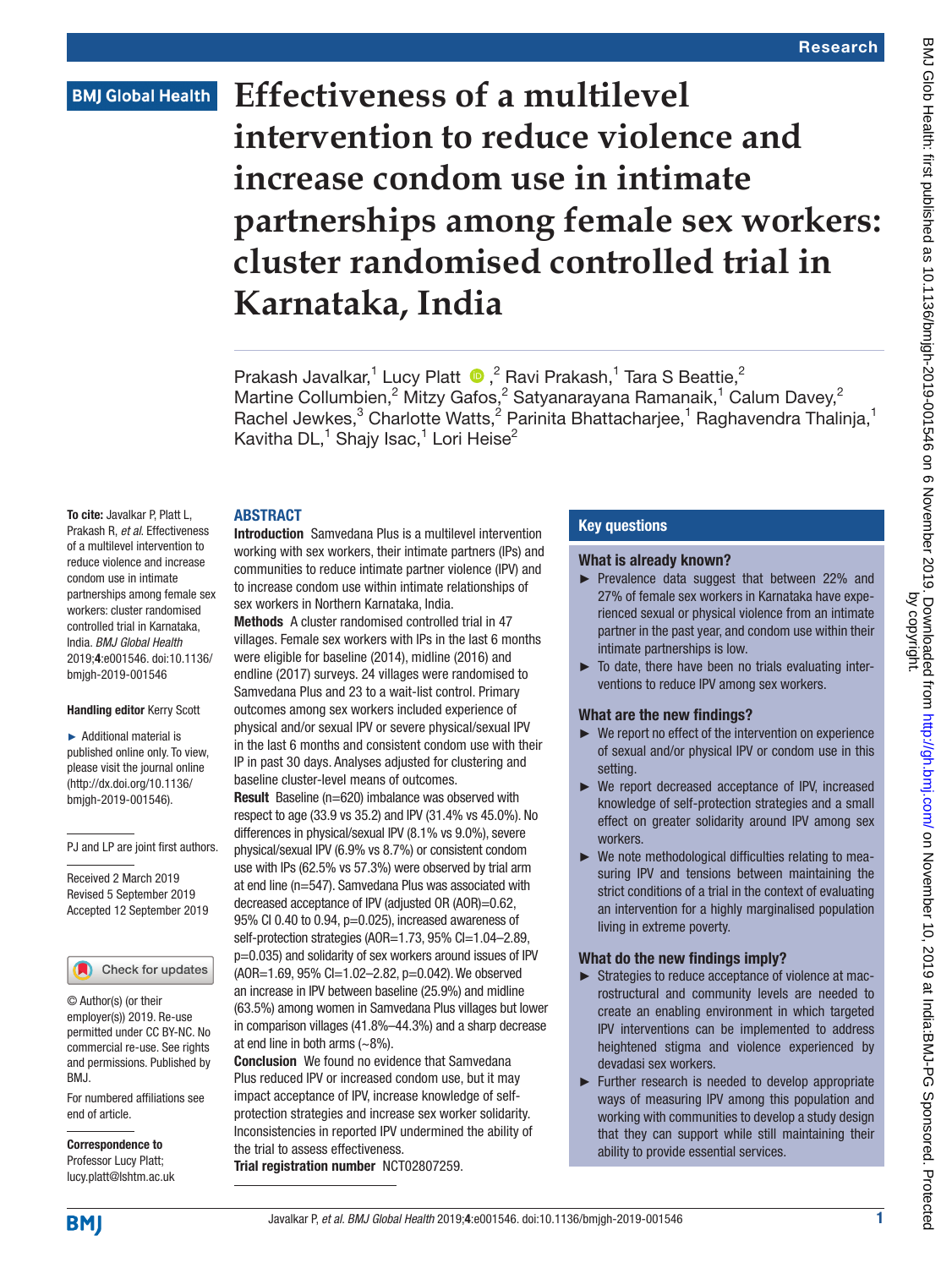#### **INTRODUCTION**

Intimate partner violence (IPV) is one of the most serious public health challenges for women in the 21st century. In the last decade, 30% of women aged 15 years and over have experienced physical and/or sexual violence from an intimate partner (IP) during their lifetime.<sup>[1](#page-13-0)</sup> Sex workers in low-income, middle-income and high-income settings experience far higher levels of IPV than other women. Evidence from India and Mexico suggests that between 21% and 35% of sex workers have experienced IPV (sexual or physical) in the last 6 months,  $2^3$  $2^3$  and  $44\%$ of sex workers in Mombasa, Kenya, have experienced sexual violence from IPs in the past 30 days.<sup>4</sup> In the UK, USA and Canada, between 14% and 22% of female sex workers working in on-street and off-street settings had experienced sexual and/or physical IPV in the past 6–12 months. $5-7$  Evidence suggests that sex workers experience higher levels of violence from their IPs than from their clients, and both are equally important in shaping HIV risk.<sup>[8](#page-13-5)</sup> For example, in India, while 21%-27% of female sex workers have experienced recent IPV, only 11%–22% have experienced client violence in the same time frame.<sup>[2 9](#page-13-1)</sup> Much of the research documenting violence and its determinants among sex workers has focused on clients and not IPs, neglecting a substantial part of the problem.<sup>10</sup> IPV among women has multiple adverse health effects, including physical health conditions, unwanted pregnancies, gynaecological complications, depression, post-traumatic stress disorder and increased risk of HIV infection.<sup>11-13</sup>

Higher rates of participation in sex work in India is associated with belonging to a lower caste, poverty and gender inequality. In some northern parts of Karnataka, sex work is also linked to the 'devadasi' system, in which families from the lowest or 'scheduled' caste 'dedicate' young girls to engage in sex work as part of a religious tradition.<sup>14</sup> Although the devadasi system was made illegal in 1988, more than 90% of female sex workers in the Bagalkote district of northern Karnataka come from devadasi families. $14$  The issue of violence against sex workers in Karnataka, South India, first emerged in the context of large-scale, HIV-related programming with sex workers as part of the Gates-funded 'Avahan' programme, which began to address the risks sex workers faced in terms of violence by clients and the police. The 'Samvedana' intervention is built on the Avahan programme to focus on violence towards sex workers from all actors (community and police). While Avahan focused on sensitising police, media and policy makers on issues related to sex work and violence, Samvedana focused on strengthening crisis management centres to address incidences of violence among sex workers across 15 districts in Karnataka. During the implementation of Samvedana, the prominence of IPV became clear. Among devadasi sex workers in these districts, 62% reported having longterm relationships with IPs, in addition to having clients. These intimate relationships are modelled on traditional marriages, often involve children and bring some level of BMJ Glob Health: first published as 10.1136/bmigh-2019-0019-0019-0016 on 6 November 2019. Downloaded from http://gh.bmj.com/ on November 10, 2019 at India:BMJ-PG Sponsored. Protected<br>by copyright in the published as 10.113 BMJ Glob Health: first published as 10.1136/bmjgh-2019-001546 on 6 November 2019. Downloaded from com/ on <http://gh.bmj.com/> on November 10, 2019 at India:BMJ-PG Sponsored. Protected by copyright.

social status and financial support for devadasi women, who by tradition are not allowed to marry.<sup>[14](#page-13-8)</sup> Data indicated that condom use in these private relationships was low (25.5%), and lifetime experience of IPV was high  $(60\%)$ .<sup>[15 16](#page-14-0)</sup> Participatory research conducted with sex workers and their IPs in Karnataka revealed that violence in relationships was widely accepted and that unpro-tected sex was interpreted as a sign of fidelity.<sup>[17](#page-14-1)</sup>

The effectiveness of interventions to reduce IPV among sex workers is not well characterised, particularly in lowincome and middle-income settings.<sup>18</sup> There is some evidence from trials conducted in Mongolia and Kenya where IPV was a secondary outcome but not the focus of the intervention. One trial showed some effect of a brief alcohol intervention on reducing client violence but not IPV at 6 months. The authors attribute this differential outcome to the more complex relationships that sex workers have with their non-paying partners, which make them harder to change.<sup>[19](#page-14-3)</sup> The second used motivational interviewing to reduce client violence in the context of an HIV/sexually transmitted infection (STI) intervention. This trial demonstrated an effect on overall risk of violence (client and IPV combined), but there were too few cases of IPV to measure an effect on IPV alone.<sup>[20](#page-14-4)</sup> There is also some evidence showing the effectiveness of behavioural and community-based interventions in increasing condom use with clients, $2^{122}$  but another trial suggested no effect of individual counselling and peer education on condom use with all partners.<sup>23</sup>

Although the links between violence and HIV/STI transmission and the need to include IPs in research and programmes are recognised, most violence prevention interventions for sex workers have not focused on  $IPV.<sup>2425</sup>$  We sought to address this gap through the design of Samvedana Plus. Building on learning from Avahan and Samvedana, Samvedana Plus was designed to reduce IPV and HIV risk among sex workers and their partners by empowering sex workers. New elements included the introduction of a group-based curriculum addressing IPV and gender inequalities, as well as working with IPs around violence and masculinity norms, improving communications through couple counselling and creating an enabling environment at the village level by challenging current gender norms. The objective of this trial was to ascertain whether Samvedana Plus was effective in preventing IPV and increasing condom use.

#### **METHODS**

This two-arm cluster randomised controlled trial (cRCT) with wait-list control was conducted in 47 villages in Bagalkote district of Karnataka state, south India. Data collection involved three serial cross-sectional surveys among sex workers aged 18 years or older with a current or recent IP (last 6 months). We defined villages or clusters eligible for participation in the study as (1) where there were sex workers who have one or more IP or who frequently change their IPs, or (2) whose IP has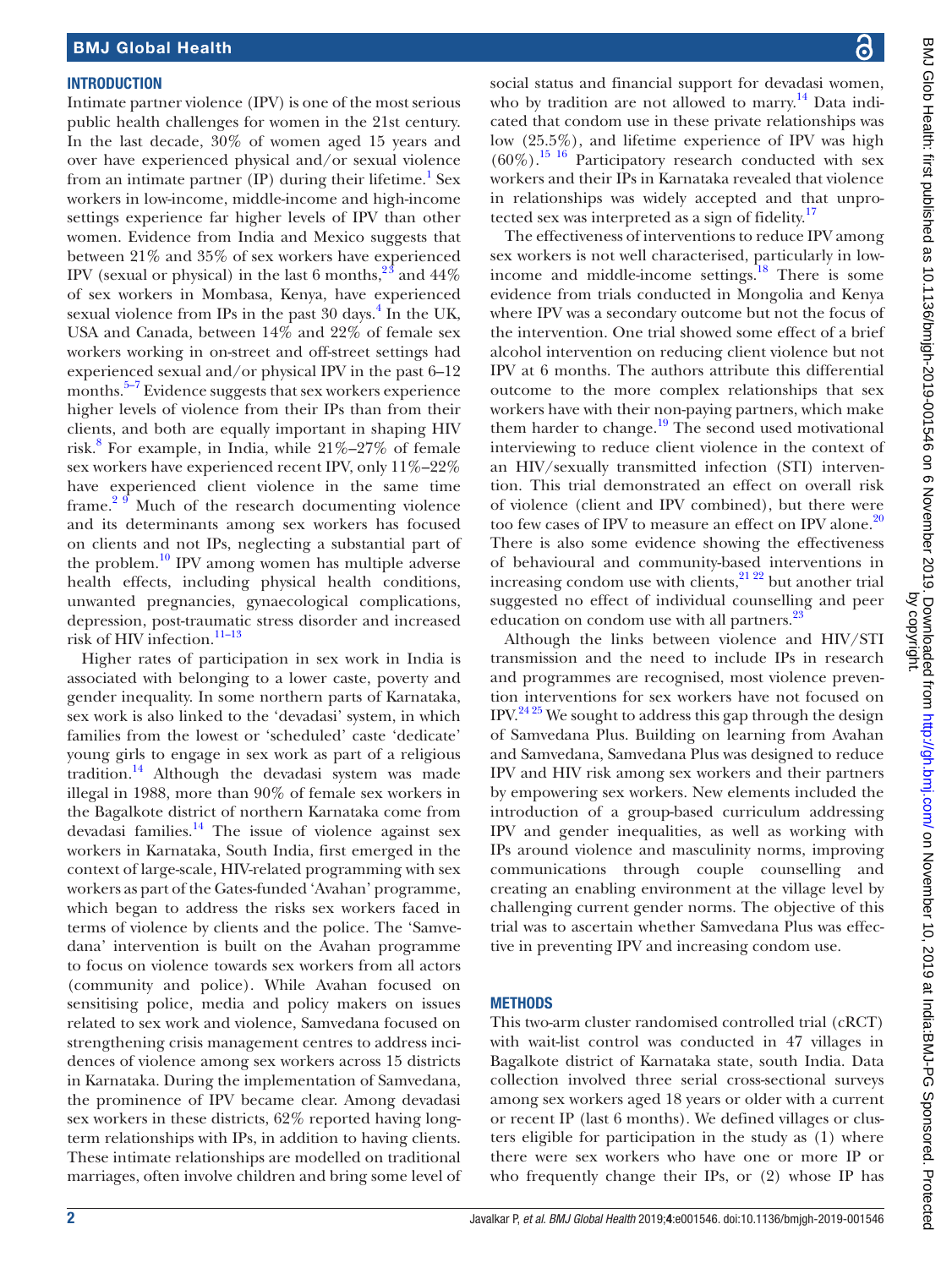more than one sexual partner. This was in line with the approach taken by the intervention to focus activities. The full trial protocol has been published $^{26}$  $^{26}$  $^{26}$  and available online (Clinical Trials NCT02807259.)

#### Samvedana Plus

The overall aim of Samvedana Plus was to reduce violence and to increase consistent condom use within intimate relationships of sex workers. A theory of change hypothesising pathways of effect for the intervention was developed based on insights from programming to reduce domestic violence among the general population [\(online](https://dx.doi.org/10.1136/bmjgh-2019-001546) [supplementary appendix 1\)](https://dx.doi.org/10.1136/bmjgh-2019-001546).<sup>27</sup> In brief, the programme, informed by prior participatory research, $17$  worked with individuals, couples and at a community level to change the acceptability of IPV as a form of discipline, to challenge assumptions that give men authority over women and to encourage new relationship models based on equality and respect. The intervention, implemented between April 2015 and September 2017, lasted 27 months ([table](#page-3-0) 1). It was led by a local community-based organisation (CBO) sex worker collective, Chaitanya AIDS Tadegattuva Mahila Sangha in collaboration with the Karnataka Health Promotion Trust (KHPT). The CBO was responsible for identifying sex workers and IPs to take part in the intervention; with support from KHPT, they trained outreach workers to facilitate 12 reflection sessions and to provide counselling, training male champions and building alliances with other networks to address violence against sex workers. Peer educators (from the same sex work community) provided ongoing HIV-related counselling throughout the study area independent of Samvedana Plus, but coordinated and trained by the CBO. The CBO did not implement the research but facilitated access to participants for the research team. Villages in the control arm continued to receive standard HIV programming (including condom distribution and HIV prevention information via peer educators) and at month 24 began to receive the intervention.

#### Randomisation

Following a mapping and enumeration exercise, 92 villages and 5 towns were identified in Bagalkote with resident sex workers. A total of 27 villages and all 5 towns across the district were excluded since an intensive IPV intervention pilot of Samvedana Plus had been conducted in  $2011$ ,  $27$  and a further 18 villages were excluded due to insufficient numbers of sex workers with IPs (<10). The enumeration exercise suggested there were 800 sex workers with an IP in 47 villages. These villages were included in the study and participated in baseline and endline surveys ([figure](#page-4-0) 1). Forty-seven villages were randomly allocated (1:1) to the intervention or control group using a computer-generated sequence in Stata version 15. (StataCorp LP, College Station, TX, USA) using two village-level stratification factors: village population size (<2638, 2639–4604 and >4604) and the number of sex workers with IPs (above 12 or 12 and

below). Twenty-four villages were allocated to the intervention arm and 23 to the wait-list control arm. Due to the nature of the intervention, CBO staff, sex workers and individuals delivering the intervention could not be masked to group allocation. A monitoring and evaluation officer was appointed (external to KHPT) to ensure that the protocol was being adhered to and to visit villages to monitor the delivery of Samvedana Plus and the control.

#### Recruitment and ethics

The CBO created and regularly updated a list of sex workers and their IPs in order to monitor migration to other states, cessation of sex work or change in relationship status. All eligible sex workers listed from the 47 villages were approached for a face-to-face interview, and those who consented to participate (verbal or written) were interviewed. Research field staff received training on confidentiality. A 5-day training of field staff  $(n=20)$ prior to each survey round covered all aspects of the study protocol, informed consent procedures and the survey tool (including interview techniques), as well as confidentiality, understanding of gender inequalities, violence and HIV to prepare them to respond appropriately to participants needs. The field work was overseen by two supervisors who monitored data collection and provided ongoing training to interviewers.

A community advisory board of sex workers was set up to inform all aspects of study design, implementation and consent procedures, to ensure it was acceptable to the community and to help monitor any adverse events (defined as a report of sexual/physical violence). Outreach workers delivering the intervention collected reports of violence during regular sessions with sex workers, completing a report when incidents occurred. These reports were monitored and reported to the crisis management committee, a committee comprising representatives from the CBO and community members providing legal, psychological and emotional support on violence-related issues. Ongoing qualitative interviews across both arms with sex workers and their IPs provided regular insight into how the intervention was working and alerted the team to any harms. Strategies were put in place to minimise risks that might occur as a result of participation in Samvedana Plus or the research. These included ensuring that outreach workers did not refer to a woman's sex work unless she herself spoke openly of this, not offering condoms in front of IPs to prevent inadvertent disclosure of sex work and ensuring that outreach workers or male champions did not reveal the relationship to the family and friends of IPs.

#### **Outcomes**

The primary outcome was were the proportion of sex workers reporting (1) any physical or sexual IPV in the last 6 months, (2) severe physical and/or sexual IPV in the last 6 months and (3) consistent condom use with their IP in the last 30 days. IPV was measured using questions adapted from the WHO Multicountry Study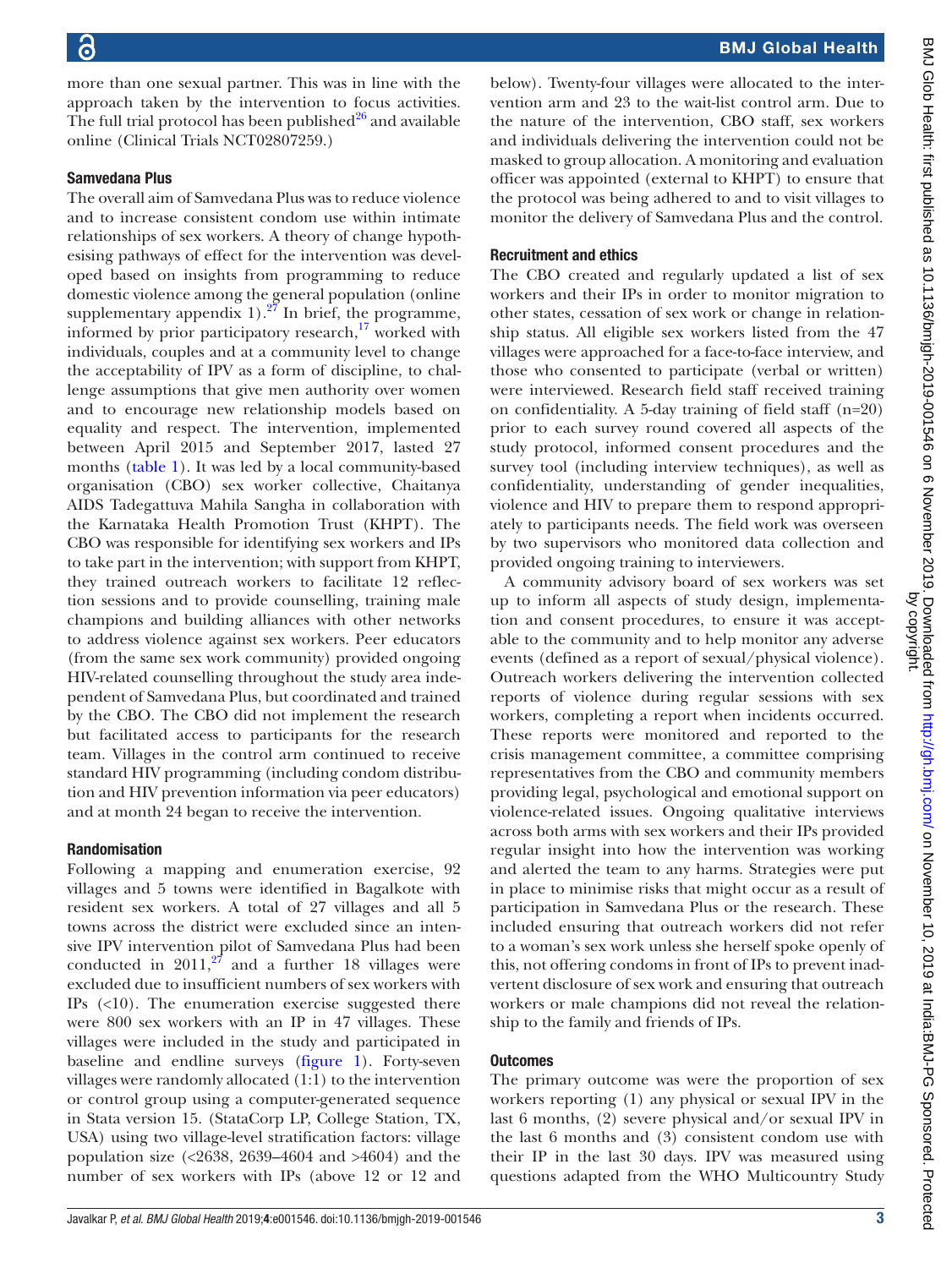<span id="page-3-0"></span>

| Samvedana Plus<br>Table 1                                                            |                                                                                                                                                                                                                     |                                                                                                                                                                                                                                                                                                                                                                                                                                                                                                                                                  |                                                                                                   |                                                                                                                                                                                                                                                                                                                                                                                                                                           |
|--------------------------------------------------------------------------------------|---------------------------------------------------------------------------------------------------------------------------------------------------------------------------------------------------------------------|--------------------------------------------------------------------------------------------------------------------------------------------------------------------------------------------------------------------------------------------------------------------------------------------------------------------------------------------------------------------------------------------------------------------------------------------------------------------------------------------------------------------------------------------------|---------------------------------------------------------------------------------------------------|-------------------------------------------------------------------------------------------------------------------------------------------------------------------------------------------------------------------------------------------------------------------------------------------------------------------------------------------------------------------------------------------------------------------------------------------|
| Individual level                                                                     |                                                                                                                                                                                                                     |                                                                                                                                                                                                                                                                                                                                                                                                                                                                                                                                                  | Community level                                                                                   |                                                                                                                                                                                                                                                                                                                                                                                                                                           |
|                                                                                      | Intervention                                                                                                                                                                                                        | Content                                                                                                                                                                                                                                                                                                                                                                                                                                                                                                                                          | Intervention                                                                                      | Content                                                                                                                                                                                                                                                                                                                                                                                                                                   |
| response and support<br>distributed, violence<br>Ongoing: male and<br>female condoms | Individual counselling with sex<br>modules implemented over 12<br>by trained outreach workers;<br>eight participatory reflection<br>with sex workers facilitated<br>Group sessions/trainings<br>sessions<br>workers | understanding IPV, (6) taking action against<br>social norms. Sessions included practical<br>understanding relationships, (4) reducing<br>strategies around safety planning, skills<br>communication, (2) loving ourselves, (3)<br>Outreach workers provided one-to-one<br>violence, (7) supporting each other and<br>Modules included (1) trust building and<br>counselling to sex workers on request,<br>(8) changing ourselves and changing<br>risks in intimate relationships, (5)<br>building and provision of condoms.<br>our <sub>1</sub> | up in Mudhol, Rabkavi,<br>system: four CMT set<br>Crisis management<br>Jamkhandi and<br>Balgakote | provides financial support and refuge to<br>the individual; in less serious cases, the<br>Participants were given numbers of the<br>peer educators or outreach workers. In<br>the case of immediate threat, the CMT<br>CMT to call or linked into the CMT via<br>held to discuss cases of IPV reported.<br>Monthly meetings of the CMT were<br>CMT talked to IPs.                                                                         |
|                                                                                      | facilitated by male outreach<br>Group sessions with IPs<br>workers; eight sessions<br>conducted over 3 days                                                                                                         | following the themes discussed in the group<br>ourselves and reducing our risks in intimate<br>relationships, (5) rethinking drinking and (6)<br>communication, (2) loving ourselves, (3)<br>Modules included (1) trust building and<br>understanding violence, (4) changing<br>changing social norms.<br>session.                                                                                                                                                                                                                               |                                                                                                   |                                                                                                                                                                                                                                                                                                                                                                                                                                           |
|                                                                                      | with sex workers and their IPs;<br>five couple events conducted<br>Group work/couple events                                                                                                                         | spend positive time with each other. Twenty<br>relationships and to encourage couples to<br>continuing to experience problems in their<br>completed the group sessions but were<br>These events were for couples who had<br>relationship. The idea was to reinforce<br>couples were targeted to attend these<br>the message of violence and risk-free<br>events but turn-out was low.                                                                                                                                                            | Village plays held in 20<br>intervention villages                                                 | violence and performed by members of<br>the local community. They were initially<br>piloted to modify the language and the<br>but focused on gender discrimination,<br>props to improve the quality of play.<br>based on needs of a specific village<br>foeticide, eve teasing and domestic<br>community-based organisation and<br>Karnataka Health Promotion Trust<br>The plays were developed by the<br>gender stereotype roles, female |
|                                                                                      | Training male champions: 21<br>male partners trained over<br>three training sessions                                                                                                                                | speak publicly about their experiences and<br>and their rights; to increase the knowledge<br>to create positive norms that value women<br>and treat women with dignity and respect.<br>The main objective was to equip IPs with<br>other IPs to advocate for gender equality<br>and skills of the champions to effectively<br>influence and strengthen the potential of<br>the skills, information and confidence to                                                                                                                             |                                                                                                   |                                                                                                                                                                                                                                                                                                                                                                                                                                           |
|                                                                                      | CMT, crisis management team; IP, intimate partner; IPV, intimate partner violence.                                                                                                                                  |                                                                                                                                                                                                                                                                                                                                                                                                                                                                                                                                                  |                                                                                                   |                                                                                                                                                                                                                                                                                                                                                                                                                                           |

 $\overline{\mathbf{a}}$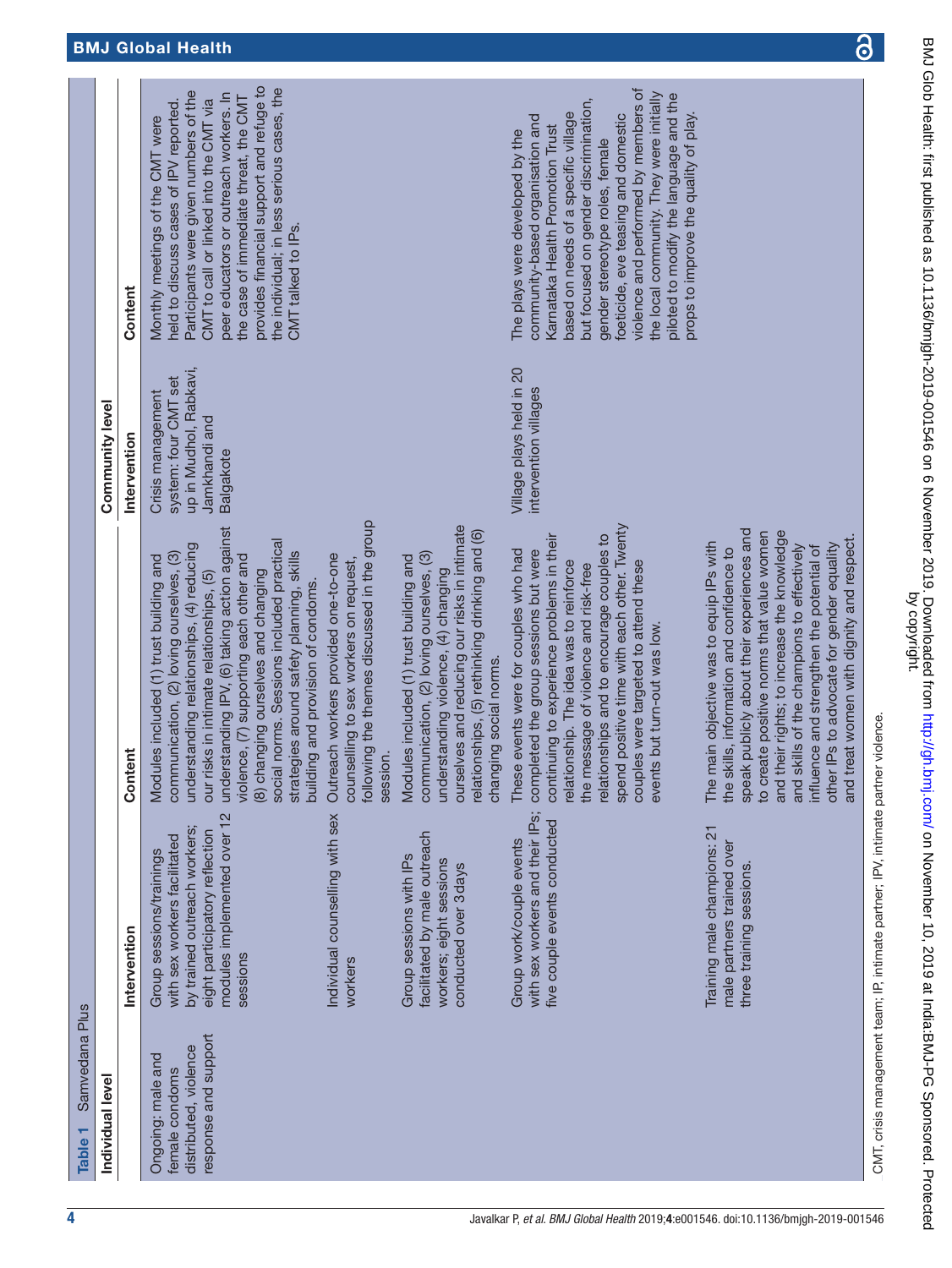#### BMJ Global Health



Figure 1 Trial profile. FSW, female sex worker; IPV, intimate partner violence; pop, population.

on Domestic Violence and Women's Health, which has been shown to have high internal consistency in different settings.<sup>28</sup> Consistent condom use was defined as the use of condoms during sexual intercourse (every time vs most of the time/sometimes/never).

Secondary outcomes sought to assess the impact of the intervention on the pathways between the intervention and outcome, including changes in (1) reports of acceptance of IPV (in relation to accepting physical violence in response to sex work or domestic transgressions), (2) disclosure of IPV to family and friends of community members, (3) improved knowledge of self-protection strategies (identifying allies or counter measures), (4) self-efficacy (defined as confidence) to negotiate condom use with IPs and (5)

<span id="page-4-0"></span>solidarity among sex workers around issues of IPV (defined as confiding in other sex workers about IPV).

Behavioural data were collected through a structured questionnaire at baseline (September 2014), midline (September 2016) and end line (September 2017) administered by independent trained field workers who were not involved in the intervention. The full definition of outcomes is included in the supplementary material [\(online supplementary appendix 2](https://dx.doi.org/10.1136/bmjgh-2019-001546)).

#### Statistical analysis

Our sample size calculation assumed a mean of 12 sex workers per village, a total of 800 sex workers and a refusal rate of 10%. Power calculations were conducted,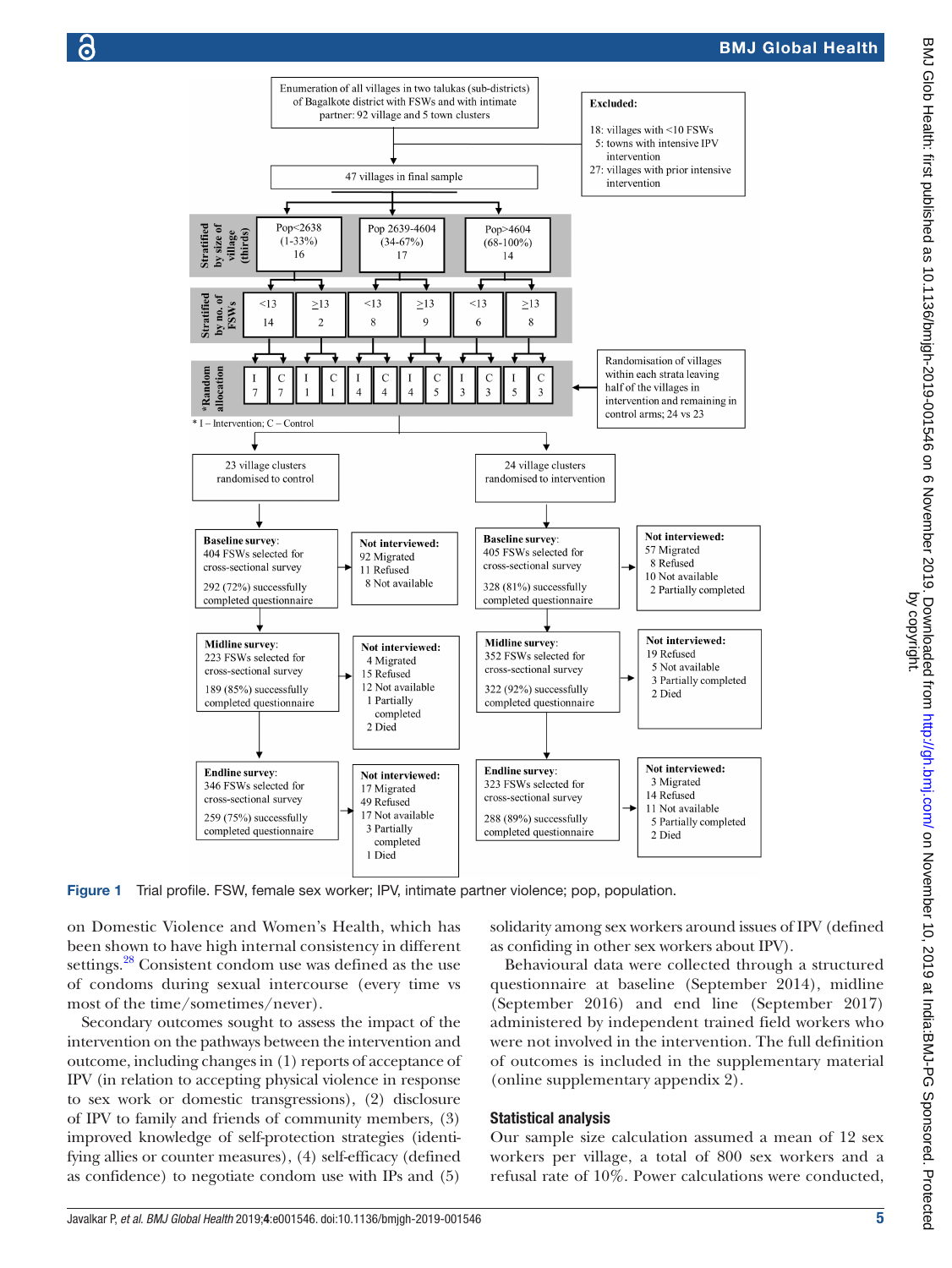assuming an IPV prevalence (past 12 months) of 47% and consistent condom use (past 12 months) of 38% based on initial assessments. The power calculation was performed by analysing simulated data from 800 women, distributed across clusters using empirical data with a range in variance across cluster-level proportions of IPV (15%–25% of the total variation) and a narrow range of effect sizes (risk ratio=0.75–0.80). Power calculations did not account for stratification used in the randomisation or include adjustment for baseline levels of the outcome, since the correlation over time was not known. Results suggested that the trial had >80% power to detect a risk ratio of 0.77, if the coefficient of between-cluster variation was between  $0.15$  and  $0.25.^{27}$ 

The primary analyses used an adjusted, individuallevel intention-to-treat analysis, comparing outcomes among sex workers in intervention and control villages at end line. The statistician conducting the analyses was blinded to study group allocation. We included all women surveyed at end line even if they were not interviewed at baseline. All comparative analyses allowed for the clustering of sex workers within villages using a likelihood-based random-effects regression model. All of the outcomes were binary and logistic regression models were fitted. All primary comparative analyses were adjusted for the two village-level stratification factors (village size and sex worker population size) and the baseline cluster-level value of the outcome under consideration. A priori confounders and other characteristics that could affect the outcome but are unlikely to be on the causal pathway were adjusted for using endline individual-level data if they were judged to be imbalanced at baseline. ORs (intervention vs control) with corresponding 95% CIs were calculated for all outcomes. A sensitivity analysis was conducted to assess the effect of covariates that were measured at end line but not at baseline (ie, alcohol and mobility) but judged to be associated with the outcome. Unadjusted between-group mean differences (intervention minus control) were reported for completeness. In order to explore pathways to effect, we describe the prevalence of our primary outcomes at baseline, midline and end line. We report cluster-level summaries (mean of the cluster-level means) by trial arm for each primary and secondary outcomes as an additional sensitivity analysis.

#### Role of the funding sources

The funders had no role in study design, data collection, data analysis, data interpretation or writing of the report. PJ, LP and SI had full access to all the data. All authors commented on drafts and approved the final report.

#### **RESULTS**

At baseline, 328/405 sex workers were interviewed in Samvedana Plus villages (equivalent to 81% of eligible sex workers with IPs registered with the CBO) and 292/404 in

control villages (72%). At midline, 322/352 sex workers were interviewed in the Samvedana Plus villages (92%) and 189/223 in the control villages (85%). At end line, 288/323 sex workers were interviewed in Samvedana Plus villages (89%) and 259/346 in control villages (75% of list). The main reason for non-participation across both arms and survey rounds was due to temporary unavailability, migration and refusal to participate in the study [\(figure](#page-4-0) 1). During the course of Samvedana Plus, no serious adverse events were reported, but seven deaths occurred unrelated to project activities.

Sociodemographic, sex work and partner-related characteristics of sex workers were similar across trial arms at baseline [\(table](#page-6-0) 2). The mean age of the participants was 34.5 years (SD=7.3), and only 10% were literate. The majority (82%) had an alternate source of income other than sex work, such as agricultural (57%) or other manual (17%) labour. The mean duration of sex work was 19 years (SD=7.8), the mean number of clients per week was three (SD=2.7), and 77% sold sex at their home. At baseline, almost all participants (97%) reported just one current IP; only 1% reported more than one; and 2% did not have a current IP but had one within the last 6 months [\(table](#page-6-0) 2). Overall, IPs were older than sex workers. A slightly higher proportion of IPs in the Samvedana Plus villages visited their partners daily/weekly compared with monthly or less often in the control arm  $(67.6\%$  vs  $62.5\%)$ , and a higher proportion of women said their IPs knew about their sex work status in Samvedana Plus villages compared with the control arm (19.6% vs 12.0%). A higher proportion of sex workers were members of the CBO in Samvedana Plus compared with the control villages (63.9% vs 58.2%). Alcohol use by an IP during sex was lower in the Samvedana Plus compared with the control arm  $(21.4\% \text{ vs } 25.5\%).$ 

At baseline, we observed a lower prevalence of recent physical or sexual IPV (31.4% vs 45%) and recent severe IPV (23.7% vs 33.8%) in the Samvedana Plus villages compared with control. Consistent condom use was lower in Samvedana Plus villages compared with control (38.9% vs 46%). Among secondary outcomes, acceptance of IPV was higher in the Samvedana Plus villages compared with control (59.2% vs 55.1%); disclosure of IPV (46.3% vs 52.1%) and solidarity among sex workers around issues of IPV were lower (15% vs 22 %). There was no difference in other secondary outcomes across arms [\(table](#page-6-0) 2).

Programme monitoring data showed that Samvedana Plus reached 425 sex workers and their 528 IPs. At end line, survey responses show that 76% of participants in the Samvedana Plus villages had received one of the three key intervention components: 57% of sex workers received individual counselling; 12% received couple counselling; and 69% attended one or more group reflection sessions on various issues or aspects within IP relationships. Among the total sample, 47.6% had ever received between three and five individual counselling sessions; 31.5% had had between three and five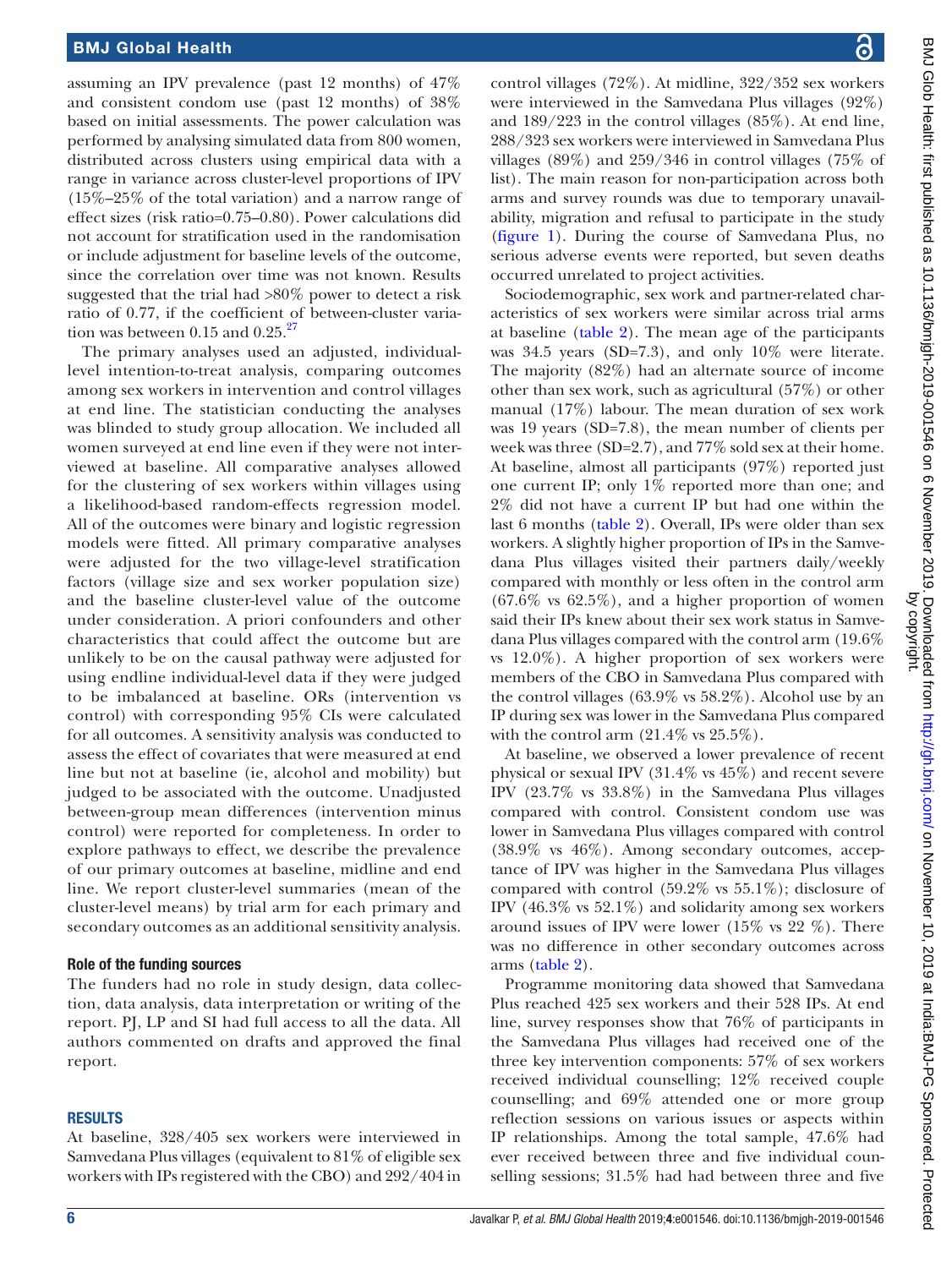| Baseline characteristics of sex workers and trial outcomes by trial arm<br>Table 2 |                                |                    |                               |                    |         |                            |
|------------------------------------------------------------------------------------|--------------------------------|--------------------|-------------------------------|--------------------|---------|----------------------------|
|                                                                                    | All clusters                   | Intervention       | Control                       | difference<br>Mean | P value | Standardised<br>difference |
| Individual-level summary                                                           | mean (SD)<br>n (%) or          | n (%) or mean (SD) | n $(^{9}_{0})$ or mean $(SD)$ |                    |         |                            |
| Z                                                                                  | 620                            | 328                | 292                           |                    |         |                            |
| Study design                                                                       |                                |                    |                               |                    |         |                            |
| Village population size                                                            | 3942.6 (2511.0)                | 4121.9 (2694.3)    | 3755.5 (2350.1)               | $-366.39$          | 0.6224  | $-0.14$                    |
| Sex worker population size                                                         | 4.1)<br>17.0 (1                | 17.2(13.7)         | 16.9(14.8)                    | $-0.30$            | 0.9432  | 0.02(0.10)                 |
| Characteristics                                                                    |                                |                    |                               |                    |         |                            |
| Age (years)                                                                        | 34.5(7.3)                      | 33.9 (7.0)         | 35.2(7.6)                     | 1.36               | 0.0208  | 0.19                       |
| Literacy (Illiterate/literate)                                                     | 2%<br>63 (10.                  | 35 (10.7%)         | 28 (9.65%)                    | $-1.08$            | 0.6570  | $-0.04$                    |
| Number of children                                                                 | $\widetilde{\Omega}$<br>2.0(1) | 2.0(1.2)           | 1.9(1.3)                      | 0.07               | 0.4706  | 0.06                       |
| Income other than sex work                                                         | .3%<br>510 (82                 | 266 (81.1%)        | 244 (83.6%)                   | 2.46               | 0.4236  | 0.06                       |
| Overall income (all sources)                                                       | 4905.8 (2621.3)                | 4831.6 (2949.1)    | 4989.0 (2199.0)               | 157.41             | 0.4570  | 0.06                       |
| Duration of sex work (years)                                                       | 19.3(7.8)                      | 18.8(7.6)          | 20.0(8.0)                     | 1.14               | 0.0689  | 0.15                       |
| Duration of relationship with IP (years)                                           | 12.4(7.4)                      | 11.8(7.1)          | 13.1 (7.7)                    | 1.28               | 0.0315  | 0.17                       |
| Place of solicitation                                                              |                                |                    |                               |                    |         |                            |
| Home                                                                               | .3%<br>471 (77.                | 243 (75.9%)        | 228 (78.9%)                   | 2.96               | 0.3852  | 0.07                       |
| Public places                                                                      | .6%<br>89 (14.                 | 45 (14.1%)         | 44 (15.2%)                    | 1.16               | 0.6857  | 0.03                       |
| Phone/others                                                                       | 49 (8.0%)                      | 32 (10.0%)         | $17(5.9\%)$                   | $-4.12$            | 0.0623  | $-0.15$                    |
| Number of sex work clients in a typical week                                       | 2.7(2.7)                       | 2.7(2.4)           | 2.7(3.0)                      | 0.01               | 0.9809  | 0.00                       |
| Number of IPs                                                                      |                                |                    |                               |                    |         |                            |
| One IP                                                                             | .9%<br>601 (96                 | 322 (98.2%)        | 279 (95.5%)                   | $-2.62$            | 0.0587  | $-0.15$                    |
| More than one IP                                                                   | 86)<br>7(1.1)                  | 1(0.3%)            | 6(2.1%)                       | 1.75               | 0.0396  | 0.17                       |
| No current IP                                                                      | 12(1.9%)                       | $5(1.5\%)$         | 7(2.4%)                       | 0.87               | 0.4318  | 0.06                       |
| IP caste                                                                           |                                |                    |                               |                    |         |                            |
| SC/ST                                                                              | 235 (38.9%)                    | 130 (41.0%)        | 105 (36.6%)                   | $-4.42$            | 0.2662  | $-0.09$                    |
| Others                                                                             | .1%<br>369 (61                 | 187 (59.0%)        | 182 (63.4%)                   | 4.42               | 0.2662  | 0.09                       |
| IP age difference                                                                  |                                |                    |                               |                    |         |                            |
| IP younger or same age                                                             | 40 (6.5%)                      | 16 (4.9%)          | 24 (8.3%)                     | 3.40               | 0.0885  | 0.14                       |
| IP 1-4 years older                                                                 | .5%)<br>169 (27                | 98 (30.1%)         | 71 (24.6%)                    | $-5.49$            | 0.1281  | $-0.12$                    |
| IP 5-8 years older                                                                 | 262 (42.6%)                    | 143 (43.9%)        | 119 (41.2%)                   | $-2.69$            | 0.5018  | $-0.05$                    |
| IP 9+ years older                                                                  | 144 (23.4%)                    | 69 (21.2%)         | 75 (26.0%)                    | 4.79               | 0.1624  | 0.11                       |
| Frequency of visit by IP                                                           |                                |                    |                               |                    |         |                            |
|                                                                                    |                                |                    |                               |                    |         | Continued                  |

BMJ Glob Health: first published as 10.1136/bmigh-2019-001546 on 6 November 2019. Downloaded from http://gh.bmj.com/ on November 10, 2019 at India:BMJ-PG Sponsored. Protected<br>by copyright. BMJ Glob Health: first published as 10.1136/bmjgh-2019-001546 on 6 November 2019. Downloaded from com/ on <http://gh.bmj.com/> on November 10, 2019 at India:BMJ-PG Sponsored. Protected by copyright.

<span id="page-6-0"></span>7

BMJ Global Health

C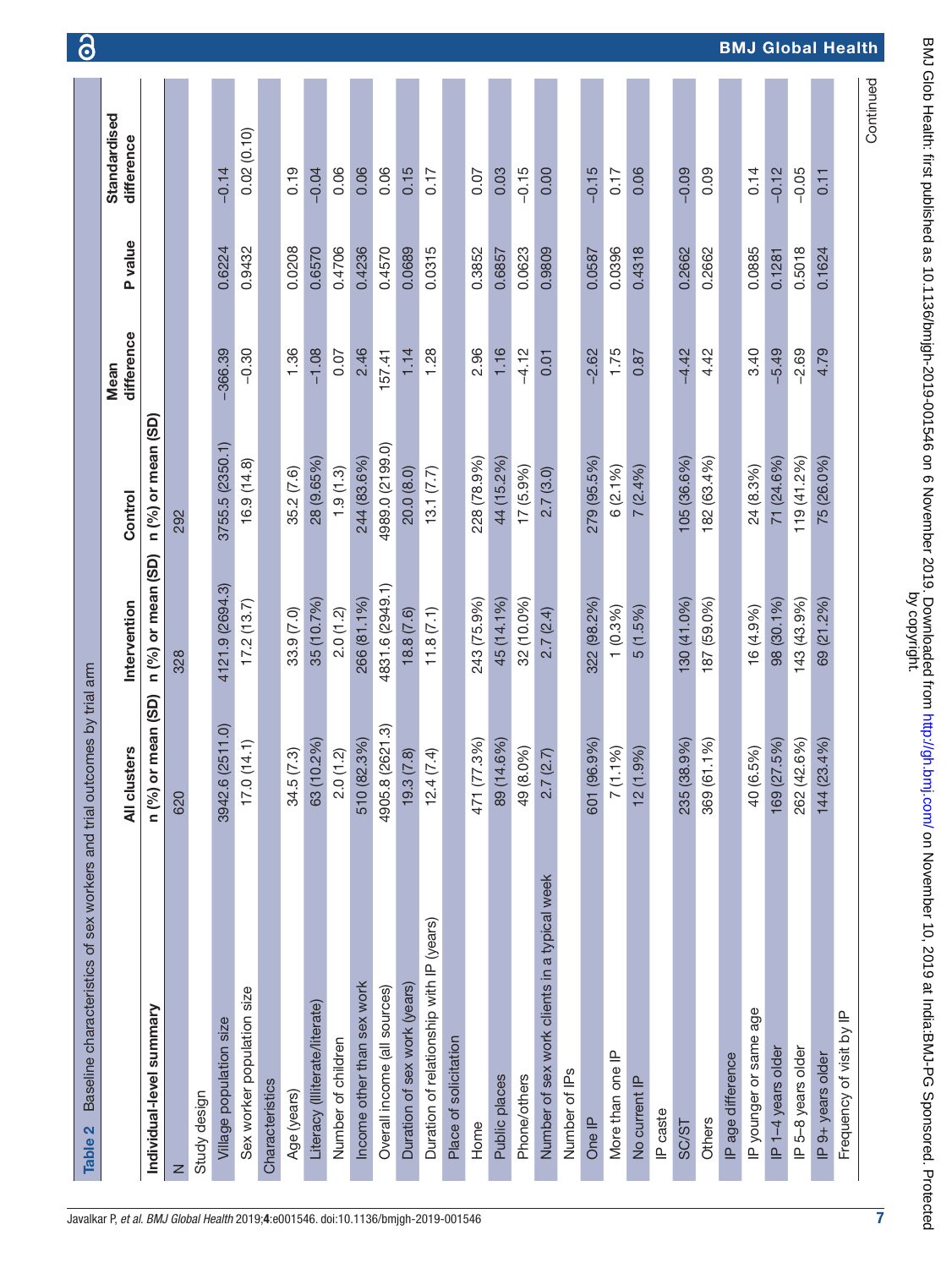| Table 2 Continued                                                                                                                                                      |                      |                         |                      |                    |         |                                   |
|------------------------------------------------------------------------------------------------------------------------------------------------------------------------|----------------------|-------------------------|----------------------|--------------------|---------|-----------------------------------|
|                                                                                                                                                                        | All clusters         | Intervention            | Control              | difference<br>Mean | P value | Standardised<br>difference        |
| Individual-level summary                                                                                                                                               | $n$ (%) or mean (SD) | n $(%$ ) or mean $(SD)$ | $n$ (%) or mean (SD) |                    |         |                                   |
| Daily/weekly                                                                                                                                                           | 401 (65.2%)          | 221 (67.6%)             | 180 (62.5%)          | $-5.08$            | 0.1871  | $-0.11$                           |
| Monthly/less often                                                                                                                                                     | 214 (34.8%)          | $106(32.4\%)$           | 108 (37.5%)          | 5.08               | 0.1871  | $\overline{0.11}$                 |
| IP knows sex work status                                                                                                                                               | 99 (16.0%)           | 64 (19.6%)              | 35 (12.0%)           | 7.60               | 0.0101  | $-0.21$                           |
| Currently married IP                                                                                                                                                   | 548 (88.7%)          | 288 (88.1%)             | 260 (89.3%)          | 1.27               | 0.6187  | 0.04                              |
| Membership of community-based organisation                                                                                                                             | 379 (61.2%)          | 209 (63.9%)             | 170 (58.2%)          | 5.70               | 0.1470  | 0.12                              |
| Cluster level summary (mean of means)                                                                                                                                  | <u>ິດ</u><br>४       | $\sqrt{3}$ (SD)         | % (SD)               | difference<br>Mean | P value | <b>Standardised</b><br>difference |
| Number of clusters                                                                                                                                                     | 47                   | 24                      | 23                   |                    |         |                                   |
| Any alcohol use by IP*                                                                                                                                                 | 23.4% (14.3)         | 21.4% (14.8)            | 25.5% (13.7)         | 4.12               | 0.3283  | 0.29                              |
| Outcomes†                                                                                                                                                              |                      |                         |                      |                    |         |                                   |
| Any IPV (physical or sexual violence) in the past 6<br>months                                                                                                          | 38.0% (24.2)         | 31.4% (22.4)            | 45.0% (24.6)         | 13.56              | 0.0539  | 0.58                              |
| Severe IPV (physical and/or sexual violence) in the<br>past 6 months                                                                                                   | 28.6% (22.8)         | 23.7% (21.1)            | 33.8% (23.9)         | 10.05              | 0.1330  | 0.45                              |
| Consistent condom use within the past 30 days                                                                                                                          | 42.4% (27.8)         | 38.9% (31.7)            | 46.0% (23.2)         | 7.13               | 0.3850  | 0.26                              |
| Acceptance of IPV from their IPs                                                                                                                                       | 57.2% (22.1)         | 59.2% (22.8)            | 55.1% (21.5)         | $-4.14$            | 0.5259  | $-0.19$                           |
| Disclosure of IPV <sub>+</sub>                                                                                                                                         | 49.1% (30.6)         | 46.3% (32.5)            | 52.1% (28.9)         | 5.75               | 0.5255  | 0.19                              |
| Knowledge of self-protection strategies against IPV                                                                                                                    | 6.6% (8.2)           | 6.2% (7.6)              | 7.0% (9.0)           | 0.73               | 0.7629  | 0.09                              |
| Self-efficacy to negotiate condom use with IP                                                                                                                          | 20.0% (19.4)         | 19.9% (17.9)            | 20.0% (21.3)         | 0.15               | 0.9790  | <b>50.01</b>                      |
| Solidarity around issues of IPV                                                                                                                                        | $8.4%$ (20.2)        | 15.0% (20.0)            | 22.0% (20.3)         | 7.07               | 0.2341  | 0.35                              |
| "Mean of cluster-level means of proportion (SD), defined as any frequent alcohol use or alcohol use during sex.<br>All statistics are n (%) unless otherwise specified |                      |                         |                      |                    |         |                                   |

\*Mean of cluster-level means of proportion (SD), defined as any frequent alcohol use or alcohol use during sex.

wearrol cuaser-rever inears or proportion (SD), denined as any inequent accomor use or accomor use uniform of cluster-level means of proportion (SD) of sex workers by primary and secondary outcomes.<br>‡Among those who report †Mean of cluster-level means of proportion (SD) of sex workers by primary and secondary outcomes.

‡Among those who reported experience of any IPV in the last 6 months.

IP, intimate partner; IPV, intimate partner violence; SC/ST, Scheduled caste/Scheduled tribe.

 $\overline{\partial}$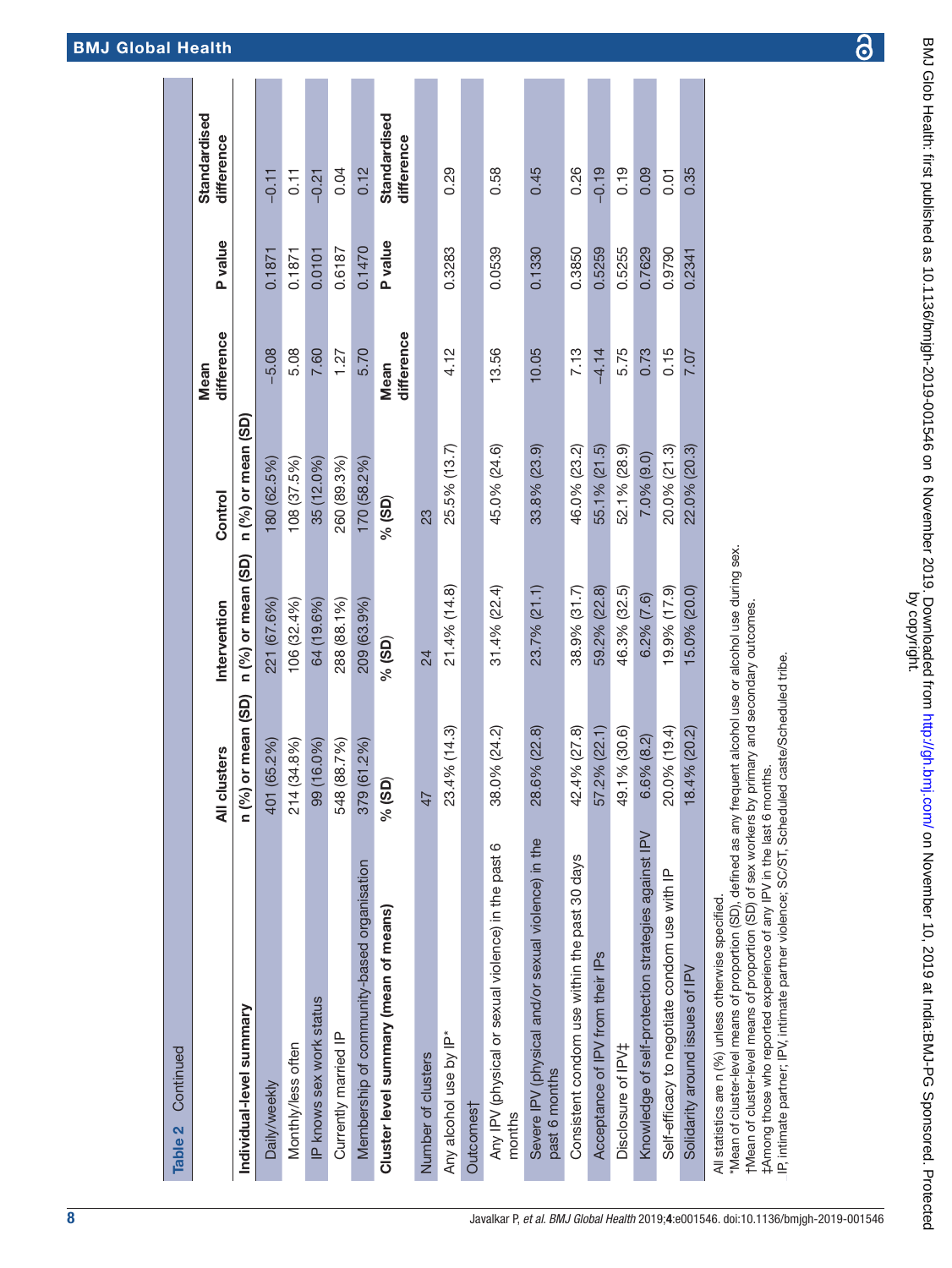<span id="page-8-0"></span>

| Exposure to Samvedana Plus intervention among FSWs from intervention arm<br>Table 3                              |                                  |                           |
|------------------------------------------------------------------------------------------------------------------|----------------------------------|---------------------------|
|                                                                                                                  | <b>Endline data</b><br>$(n=288)$ | Programme data<br>(n=425) |
| N                                                                                                                | n (%)                            | $n$ (%)                   |
| Ever received individual counselling on various issues/aspects within IP relationship                            | 162 (56.3)                       | 362 (85.2)                |
| Frequency of ever received individual counselling on various issues/aspects within the IP<br>relationship        |                                  |                           |
| <b>None</b>                                                                                                      | 126 (43.8)                       |                           |
| One to two times                                                                                                 | 25 (08.7)                        |                           |
| Three to four times                                                                                              | 47 (16.3)                        |                           |
| Five or more times                                                                                               | 90(31.3)                         |                           |
| Received individual counselling on various issues/aspects within the IP relationship in the past 6<br>months     | 147 (51.2)                       | 318 (74.8)                |
| Frequency of individual counselling on various issues/aspects within the IP relationship in the<br>past 6 months |                                  |                           |
| <b>None</b>                                                                                                      | 141 (49.0)                       |                           |
| One to two times                                                                                                 | 57 (19.8)                        |                           |
| Three to four times                                                                                              | 42 (14.6)                        |                           |
| Five or more times                                                                                               | 48 (16.7)                        |                           |
| Ever received couple counselling on various issues/aspects within the IP relationship                            | 35(12.2)                         | 113 (26.6)                |
| Frequency of ever received couple counselling on various issues/aspects within the IP<br>relationship            |                                  |                           |
| <b>None</b>                                                                                                      | 253 (87.8)                       |                           |
| One time                                                                                                         | 7(2.4)                           |                           |
| Two or more times                                                                                                | 28(9.7)                          |                           |
| Have any of your IPs ever received individual counselling on issues/aspects within the IP<br>relationship*       | 38 (13.2)                        | 328 (77.2)                |
| Ever attended training on leadership during the last 2 years                                                     | 37 (12.8)                        | 78 (18.4)                 |
| Ever attended group reflection sessions on issues/aspects within the IP relationship                             | 198 (68.8)                       | 346 (81.4)                |
| Frequency of ever attended group reflection sessions on issues/aspects within the IP relationship                |                                  |                           |
| None                                                                                                             | 92 (31.9)                        |                           |
| One to three sessions                                                                                            | 58 (20.1)                        |                           |
| Four to six sessions                                                                                             | 75 (26.0)                        |                           |
| Seven or more sessions                                                                                           | 63 (21.9)                        |                           |
| Ever attended any folk media show on the issues/aspects of intimate relationship                                 | 117 (40.6)                       | т                         |
| Ever attended any campaign, rally or mass event on the issues/aspects of intimate relationship                   | 62 (21.5)                        | $\ddagger$                |

\*Endline data are based on responses from sex workers, whereas the monitoring data are based on male outreach worker reporting who provided the services to the IPs of the female sex workers.

†These activities were conducted at the village level where all the villagers participated; data are not disaggregated by experience of sex work.

FSW, female sex worker; IP, intimate partner.

sessions in the last 6 months; 10% received more than two couple counselling sessions; and 47.9% had attended more than four group reflection sessions. In addition, 41% had attended a folk media show; 21% had attended a campaign or rally at which aspects of IP relationships were discussed; and 13% had attended a training session on leadership ([table](#page-8-0) 3).

#### Reported IPV

We observed increased reporting of IPV between baseline and midline and then a sharp decrease at end line in both study arms ([figure](#page-9-0) 2). In the Samvedana Plus villages, any sexual/physical IPV in the last 6 months increased from 25.9% at baseline to 63.3% at midline and then dropped to 9.0% at end line. Likewise, severe physical and/or sexual violence increased from 19.2% to 54.5% and then dropped to 8.7%. For both violence measures, prevalence increased more sharply in the Samvedana Plus arm compared with control at midline and then declined sharply at end line in both arms. Consistent condom use decreased between baseline and midline but less sharply in the Samvedana Plus arm  $(42.1\% - 25.4\%)$  compared with control (45.0% vs 16.7%). It then increased at end

by copyright.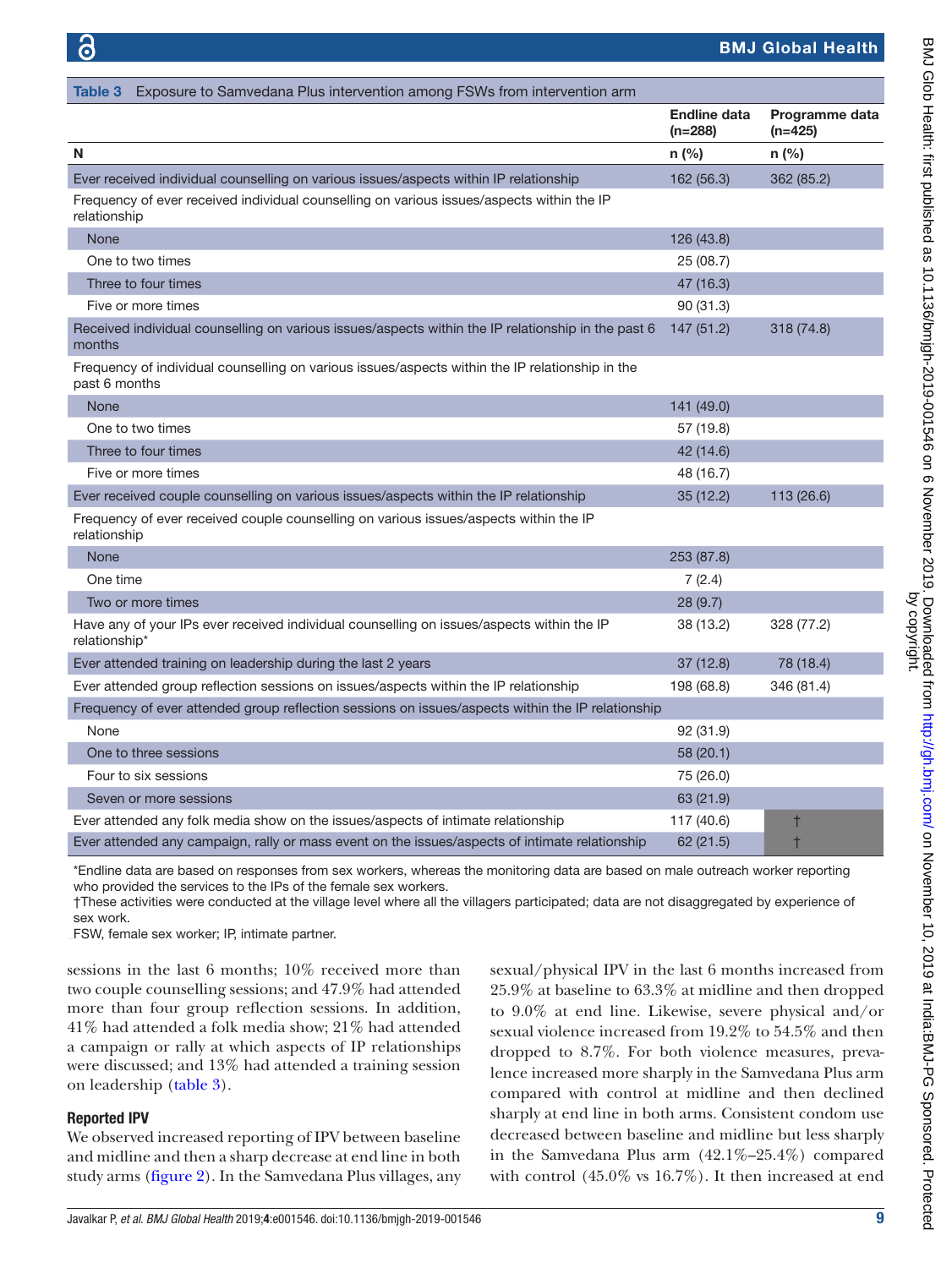

<span id="page-9-0"></span>Figure 2 Prevalence of primary outcome by intervention arm and survey round. IPV, intimate partner violence.

line but with little difference between Samvedana Plus (57.3%) and control (62.5%).

### Individual-level analysis of trial outcomes

[Table](#page-10-0) 4 Presents the individual-level analysis of primary and secondary outcomes at end line by study arm. Findings suggest no evidence of a difference in IPV or consistent condom use across arms.

Results suggest that Samvedana Plus was associated with a 5.6 percentage point decrease in acceptance of IPV (adjusted OR (AOR)=0.62, 95% CI 0.40 to 0.94, p=0.025), an 8.8 percentage point increase in awareness of self-protection strategies to address IPV (AOR=1.73, 95% CI=1.04 to 2.89, p=0.035) and a 7.6 percentage point increase in solidarity (defined as confiding or turning to peers around issues of IPV) (AOR=1.69, 95% CI=1.02 to 2.82, p=0.042). There was no statistically significant effect associated with disclosure of IPV (AOR=2.07, 95% CI 0.42 to 10.26) or self-efficacy to negotiate condom use with IPs (AOR=0.96, 95% CI 0.61 to 1.50). Sensitivity analyses showed that findings did not change after adjusting for

covariates not measured at baseline (sex worker alcohol use or migration).

#### Cluster-level summaries of trial outcomes at end line

As with the individual-level analysis, we found little difference in the unadjusted cluster-level summaries for sexual or physical IPV from an IP in the last 6 months (8.7% vs 6.0%) or for severe physical/sexual IPV  $(5.1\% \text{ vs } 3.5\%)$ between the Samvedana Plus and control arms. There was also little difference in reported consistent condom use in Samvedana Plus communities compared with control communities (61.5% vs 57.8%). Similar to the individuallevel analysis, findings suggested a small difference in acceptance of IPV in the Samvedana Plus arm compared with the control arm  $(68.6\% \text{ vs } 73.2\%)$ , a larger effect of Samvedana Plus on knowledge of self-protection strategies against IPV compared with the control arm (20.6% vs 9.3%) and disclosure of IPV (76.7% vs 54.7%). Contrary to the individual-level analysis, the cluster-level summaries suggested that self-efficacy to negotiate condom use with an IP increased in communities receiving the Samvedena Plus

a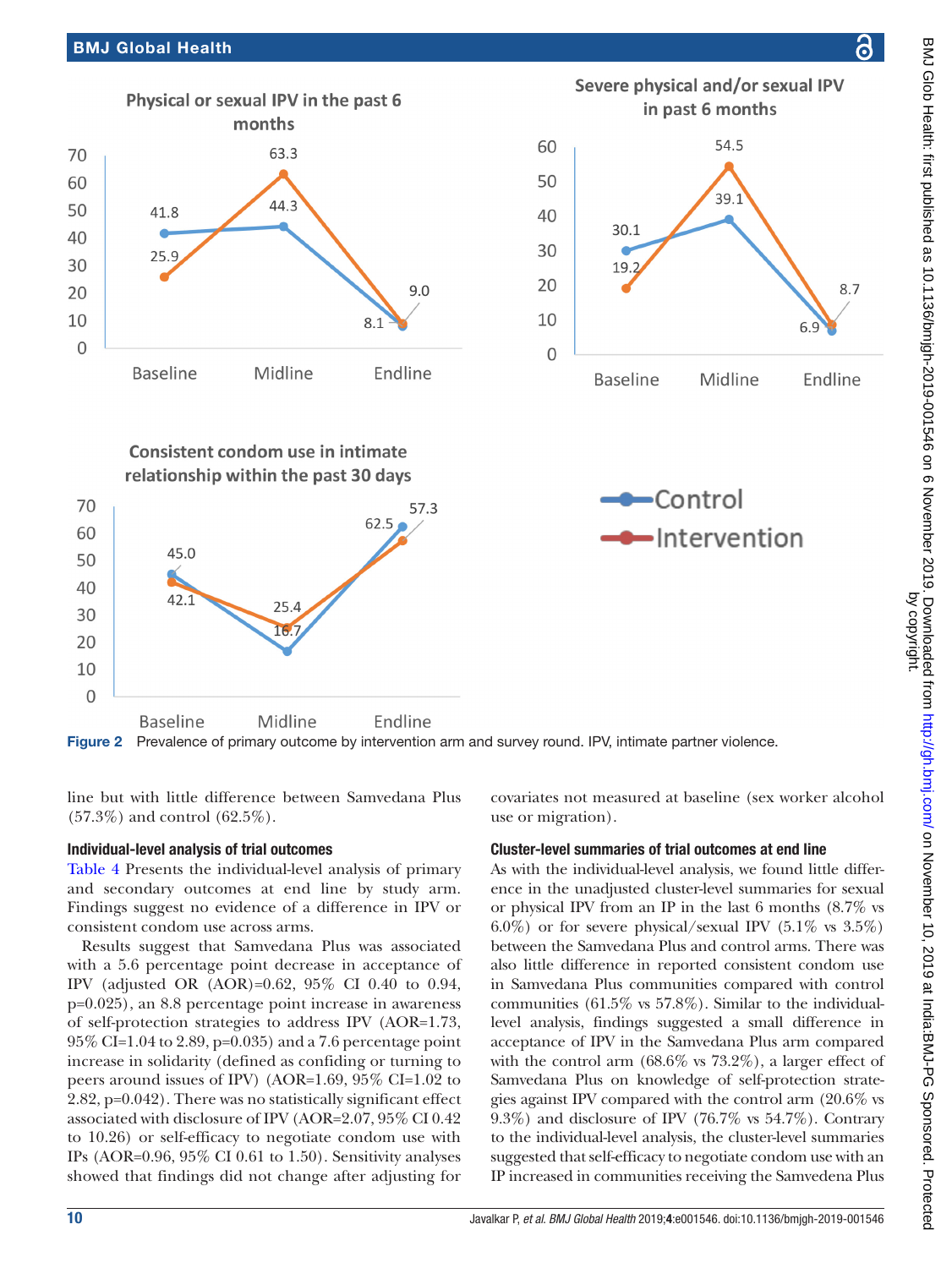| Table 4 Effects of the intervention on outcomes at end line          |                                                  |             |                               |         |                                |         |
|----------------------------------------------------------------------|--------------------------------------------------|-------------|-------------------------------|---------|--------------------------------|---------|
|                                                                      | Summary statistics                               |             | Intervention effect*          |         |                                |         |
|                                                                      | Intervention (n=288) Control (n=259) Basic model |             |                               |         | Adjusted model                 |         |
|                                                                      | n (%)                                            | n (%)       | OR (95% CI)                   | P value | OR (95% CI)                    | P value |
| Primary outcomes                                                     |                                                  |             |                               |         |                                |         |
| Any IPV (physical or sexual violence) in the past 6 months           | 26 (9.0%)                                        | 21 (8.1%)   | $1.29(0.70 to 2.39)$ 0.410    |         | 1.47 $(0.71 \text{ to } 3.01)$ | 0.298   |
| months<br>Severe IPV (physical and/or sexual violence) in the past 6 | 25 (8.7%)                                        | 18 (6.9%)   | 1.50 (0.76 to 2.97)           | 0.246   | 1.38(0.68 to 2.81)             | 0.378   |
| Consistent condom use within the past 30 days                        | 165 (57.3%)                                      | 162 (62.5%) | $0.82$ (0.52 to 1.27) $0.372$ |         | 0.93(0.58 to 1.47)             | 0.748   |
| Secondary outcomes                                                   |                                                  |             |                               |         |                                |         |
| Acceptance of IPV from their IPs                                     | 193 (67.0%)                                      | 188 (72.6%) | 0.68 (0.46 to 0.99) 0.047     |         | 0.62(0.400.94)                 | 0.025   |
| Disclosure of IPV+                                                   | 21 (67.7%)                                       | 15(51.7%)   | 2.43 (0.74 to 7.95)           | 0.143   | 2.07 (0.42 to 10.26)           | 0.372   |
| Knowledge of self-protection strategies against IPV                  | 61 (21.2%)                                       | 32 (12.4%)  | 1.81 (1.09 to 2.99)           | 0.021   | 1.73 (1.04 to 2.89)            | 0.035   |
| Self-efficacy to negotiate condom use with IP                        | 170 (59.0%)                                      | 163 (62.9%) | 0.92(0.59 to 1.45)            | 0.733   | 0.96 (0.61 to 1.50)            | 0.845   |
| Solidarity around issues of IPV                                      | 112 (38.9%)                                      | 81 (31.3%)  | 1.49 (0.95 to 2.33)           | 0.082   | 1.69 (1.02 to 2.82)            | 0.042   |
| Level College                                                        |                                                  |             |                               |         |                                |         |

<span id="page-10-0"></span>OR (95% CI), p value for all the outcomes. \*OR (95% CI), p value for all the outcomes.

fAmong those who reported experience of IPV in the last 6 months and n in summary statistics for control=29 and intervention=31. The basic model for all the outcomes is just adjusted for †Among those who reported experience of IPV in the last 6 months and n in summary statistics for control=29 and intervention=31. The basic model for all the outcomes is just adjusted for frequency of visit by IP, is knowledge of sex work profession, membership of community-based organisation (all at individual level and any alcohol use by IP (at cluster level at frequency of visit by IP, IP's knowledge of sex work profession, membership of community-based organisation (all at individual level at end line) and any alcohol use by IP (at cluster level at clusters and strata without any other adjustments for baseline. Individual-level adjusted models controlled for village population strata, age, IP caste, age difference between FSW and IP, clusters and strata without any other adjustments for baseline. Individual-level adjusted models controlled for village population strata, age, IP caste, age difference between FSW and IP, baseline). All adjusted models were also controlled for the baseline cluster-level summary of the respective outcome. baseline). All adjusted models were also controlled for the baseline cluster-level summary of the respective outcome.

IP, intimate partner; IPV, intimate partner violence. IP, intimate partner; IPV, intimate partner violence.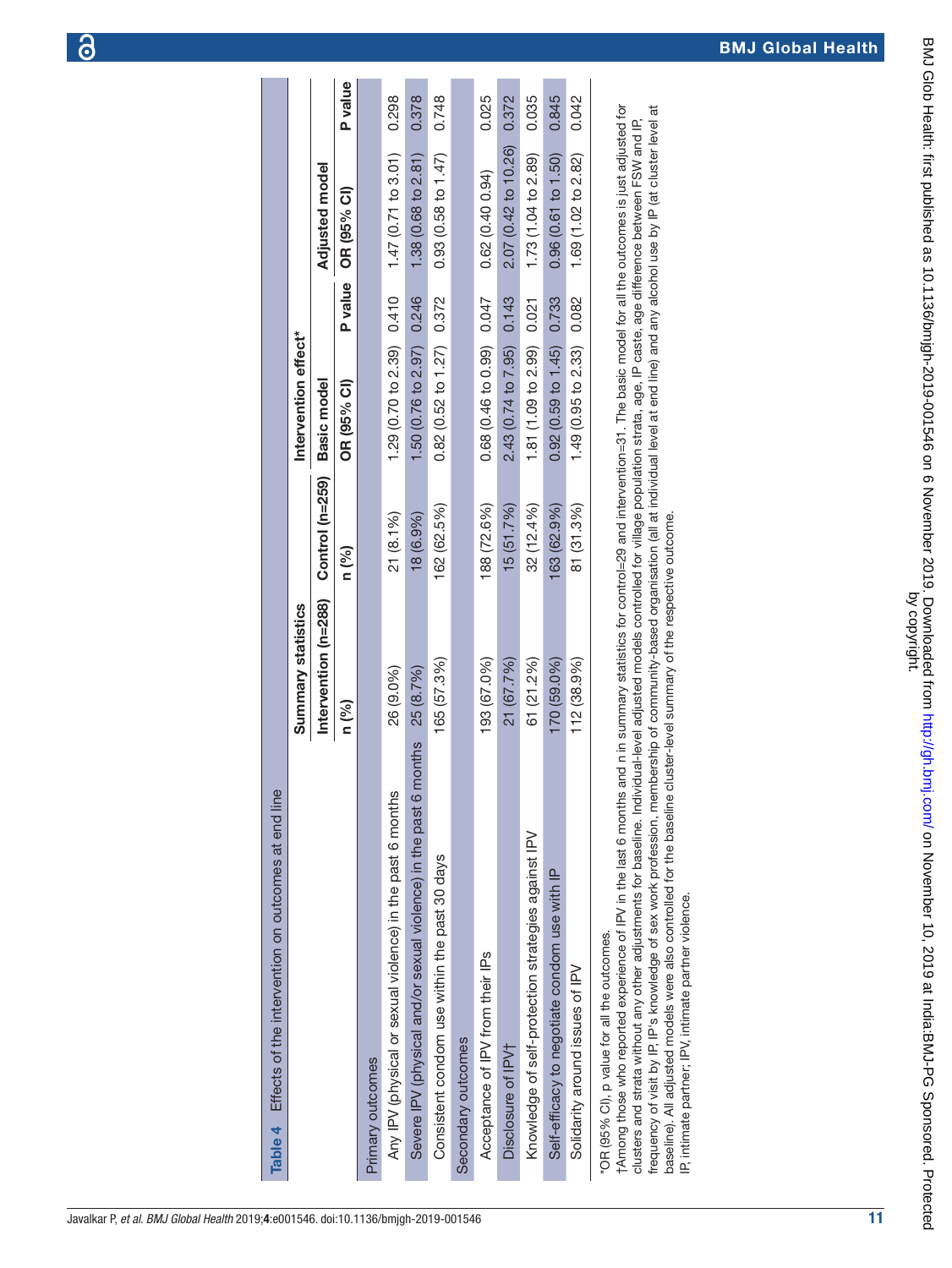<span id="page-11-0"></span>

|  | Table 5 Cluster-level summary of the outcomes at end line |  |  |  |  |  |
|--|-----------------------------------------------------------|--|--|--|--|--|
|--|-----------------------------------------------------------|--|--|--|--|--|

| <b>Rapid 3</b> Chaster-level surfilled y OF the Outcomes at end inte                                                       |                               |                   |                                  |
|----------------------------------------------------------------------------------------------------------------------------|-------------------------------|-------------------|----------------------------------|
|                                                                                                                            | <b>Intervention</b><br>$(\%)$ | Control<br>$(\%)$ |                                  |
| Outcomes                                                                                                                   | $(n=24)$                      | $(n=23)$          | Risk difference (95% CI)         |
| <b>Primary outcomes</b>                                                                                                    |                               |                   |                                  |
| Any IPV (physical or sexual violence) in the past 6 months                                                                 | 8.7                           | 6.0               | $-2.79$ ( $-8.55$ to 2.97)       |
| Severe IPV (physical and/or sexual violence) in the past 6 months                                                          | 5.1                           | 3.5               | $-1.59$ ( $-5.96$ to 2.78)       |
| Consistent condom use within the past 30 days                                                                              | 61.5                          | 57.8              | $-4.93$ ( $-15.80$ to 5.95)      |
| Secondary outcomes                                                                                                         |                               |                   |                                  |
| Acceptance of IPV from their IPs                                                                                           | 68.8                          | 73.2              | 4.23 $(-6.18 \text{ to } 14.65)$ |
| Disclosure of IPV*                                                                                                         | 76.7                          | 54.7              | $-21.65$ ( $-50.15$ to 6.84)     |
| Knowledge of self-protection strategies against IPV                                                                        | 20.6                          | 9.3               | $-10.86$ ( $-18.22$ to $-3.51$ ) |
| Self-efficacy to negotiate condom use with IP                                                                              | 65.4                          | 58.3              | $-8.89$ ( $-19.11$ to 1.32)      |
| Solidarity around issues of IPV                                                                                            | 37.6                          | 36.8              | $0.33$ (-9.28 to 9.94)           |
| *Among those who reported experience of IPV in the last 6 months.<br>ID intimate manta con IDV intimate manta consistence: |                               |                   |                                  |

IP, intimate partner; IPV, intimate partner violence.

intervention compared with those in the control (65.4% vs 58.3%). There was no evidence of differential reports of solidarity around IPV issues among sex workers at a clusterlevel in intervention compared with control communities (37.6% vs 36.8%) ([table](#page-11-0) 5).

#### **DISCUSSION**

This is the first cRCT to evaluate an intervention to reduce IPV among sex workers in India and globally. We found no evidence of effect of the Samvedana Plus intervention on IPV or consistent condom use. Findings show that the intervention influenced attitudes and responses to violence in terms of reducing acceptance of IPV and increasing awareness of self-protection strategies to address IPV, as well as some evidence it increased sex worker solidarity to talk about IPV. These positive effects did not translate into an actual reduction in IPV or an increase in condom use associated with Samvedana Plus.

Levels of physical and sexual IPV increased from baseline to midline in both the intervention and comparison communities, more pronounced in the intervention communities. This raised the possibility that the intervention itself may have increased IPV in the short term. However, careful monitoring for adverse events throughout the implementation of Samvedana Plus was not consistent with the intervention having caused harm. Neither the crisis management teams nor the outreach workers received reports from sex workers of violent episodes linked specifically to the programme. Similarly, there was no difference in the proportion of relationships that ended during the study period between arms. As an added assurance, we undertook a rapid assessment postunblinding of the trial results to explore the possibility that the intervention caused harm. We conducted interviews with the CBO, outreach workers and selected participants alongside a review of programme data. Monitoring data suggested that reports of IPV did increase slightly following the start of the intervention and more

sharply after the module on IPV was introduced in group sessions and then remained steady through the study implementation period ([online supplementary appendix](https://dx.doi.org/10.1136/bmjgh-2019-001546) [3](https://dx.doi.org/10.1136/bmjgh-2019-001546)). One explanation of this could be that the initial escalation represented increased reporting by sex workers due to expanded awareness of what constitutes violence or increased empowerment, a theory endorsed by CBO workers and in other evidence. $29-32$  This leads us to conclude it unlikely that the higher levels of IPV reported at midline represents a true programme-induced increase in violence frequency.

We further believe methodological factors may have contributed to the increase in IPV and the decline in condom use at midline and the decline in IPV and the increase in condom use observed at end line. The tension between maintaining the trial conditions and the desire of implementing agencies to address the immediate needs of the population can undermine the strict conditions of randomisation required in trials. Similar problems have been observed in other RCTs conducted among women living in poverty. $33$  We believe that there was a spillover from Samvedana Plus to comparison villages, with the CBO and existing peer educators providing HIV-related counselling, enlisting assistance of more highly-trained Samvedana Plus staff to assist women experiencing violence, irrespective of study arm, and thus undermining the randomisation process. Second, when facilitating researchers' access to participants, outreach workers and peer educators may have instructed participants on how to respond to key questions in order to register a positive effect of the intervention and to guarantee the wider availability of the intervention and further funding for their work.

We know from the evaluation of the earlier Avahan programme that engagement with the CBO and visits from peer educators were associated with a reduction in violence experienced by sex workers from clients and the police.<sup>19 34</sup> The positive engagement of the CBO during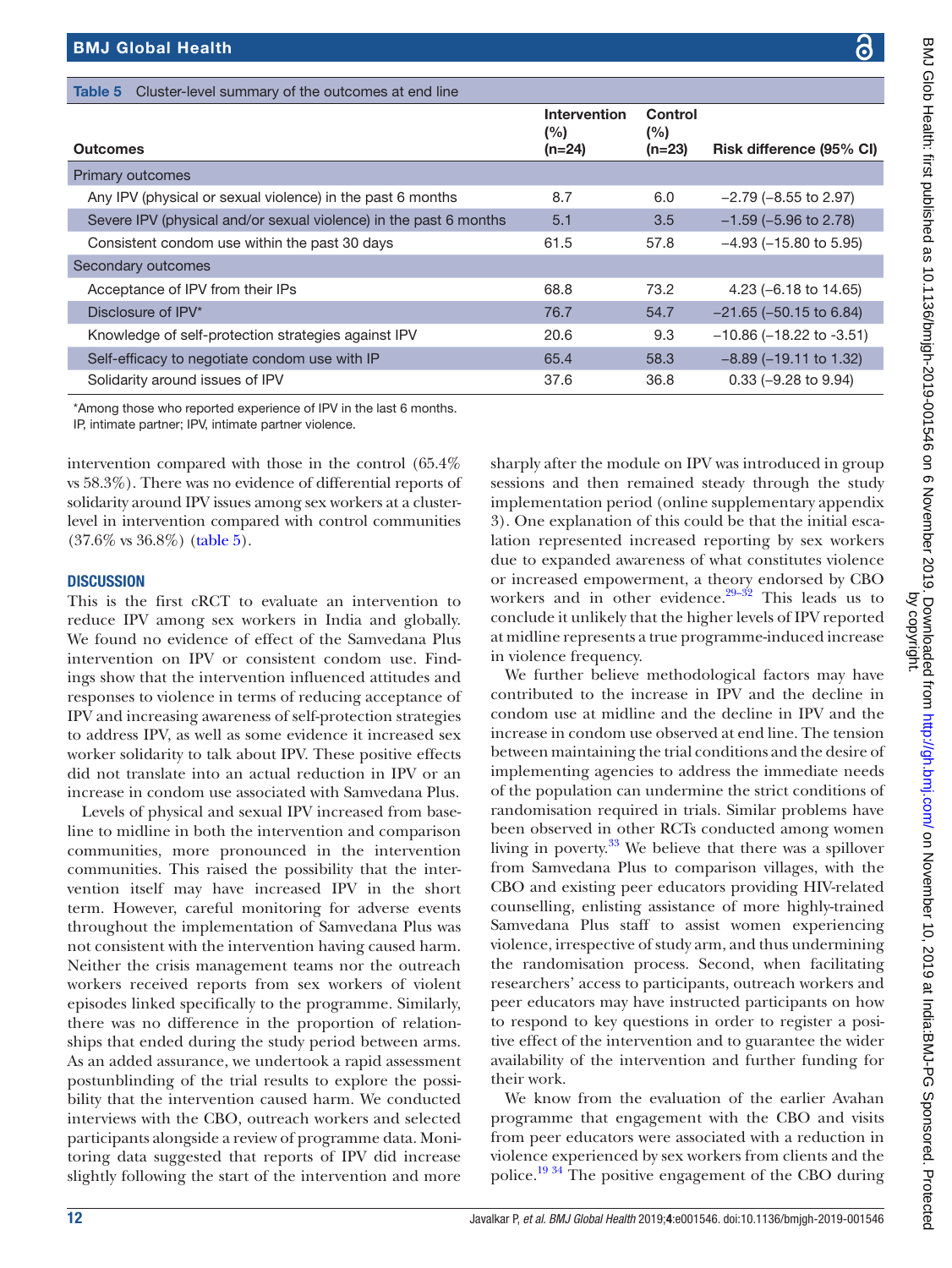Avahan's non-randomised implementation and the problematic engagement of the same CBO during Samvedana Plus implementation raise the question of whether it is wise to undertake a randomised trial in collaboration with a community-based group whose loyalty falls naturally with the well-being of its members. At the very least, we should have invested greater effort in helping peer educators, CBO leadership and Samvedana Plus outreach workers to better understand the logic and importance of maintaining separation between intervention and control villages. While the action undermined the impact evaluation of Samvedana Plus, it does indicate the positive views of the CBO to the intervention, as well as highlight the importance of embedding qualiative work to understand the complex mecahnisms through which the intervention might or might not work, that an RCT cannot explain. This is explored in depth in a linked process evaluation.<sup>[29](#page-14-11)</sup>

Other lessons from Avahan highlight that changing the structural and normative environment around sex work is critical to the success of antiviolence efforts, for example, through advocacy with policy makers and sensitisation of police and media towards violence against sex workers[.26](#page-14-8) Trial evidence from women in the general population in Uganda likewise emphasises the importance of multilevel community mobilisation strategies that work with policy makers, community leaders and activists, police, young people, and men and boys to challenge attitudes towards IPV, to decreasing physical and sexual IPV.<sup>35</sup> This suggests the need to focus more broadly on changing societal and community norms that sustain violence in order to reduce IPV. This is particularly relevant in this context where domestic violence is the norm in marriage and where devadasi women seek to achieve cultural legitimacy by emulating aspects of traditional marriage in their intimate partnerships. $29$  While Samvedana Plus included mobilisation at the community level through street theatre, this was not the key focus of the intervention.

The lack of intervention effect on consistent condom use with intimate partners speaks to the difficulties in encouraging condom use within intimate relation-ships,<sup>[21](#page-14-5)</sup> particularly among sex workers where non-use of condoms is often used as a way to symbolically differentiate their personal relationships from purely commercial encounters[.36](#page-14-14) Condomless sex is also used by sex workers in this setting to demonstrate intimacy and fidelity to their partner, who frequently demand exclusivity as a condition of the relationship. This is particularly relevant here where sex work was often concealed from partners and the lack of condoms used to prove that individuals were not engaging in sex work.<sup>29 37</sup> We found some evidence to suggest that the intervention had a small effect in reducing acceptance of violence. This, alongside increased awareness of self-protection strategies and some evidence of increased solidarity, raises the possibility that the intervention had a small positive impact on challenging social norms and attitudes towards

violence. However, acceptance of violence remained high (67%), particularly with respect to transgressions of gender norms, roles and responsibilities 'belonging to' women. Linked qualitative data suggested violence in a relationship is a normative expectation of marriage and, as such, is welcomed by some devadasi women engaged in sex work as an endorsement of their relationship being 'real'.[17 29](#page-14-1)

Our theory of change posited that reduction in IPV would be facilitated by building trust and communication between sex workers to foster increased support for each other and changing social norms. Evidence from a systematic review documents that communitybased 'empowerment' interventions working on similar principles to mobilise communities of sex workers have achieved impressive reductions in HIV and violence, both internationally and in India.<sup>38</sup> Evidence from sex workers in China suggests that having financial and social support from peers was the single largest protective factor against IPV.[39](#page-14-16) Ethnographic research has shown that the success of interventions that seek to mobilise communities is dependent on long-term commitment, strong community organising and adopting an integrated social model of health, with sex workers taking on increased decisionmaking responsibilities. $40$  In the context of the devadasi community of sex workers in rural areas with high levels of poverty and stigmatisation, this poses particular challenges. Secrecy surrounding IP relationships means that women were often reluctant to speak out for fear of disclosing the relationship, making it harder to seek support from the community. Sustained funding for the CBO is imperative to build on the increased solidarity around IPV that the Samvedana Plus intervention began to cultivate.

In addition to concerns about the validity of violence reporting, the study has several other important limitations. The increased solidarity around IPV observed in the individual-level analysis was not reflected in the cluster-summary approach that was applied to check the robustness of estimates. The direction of the effect was comparable in both models, although the magnitude of effect was far lower in the cluster-level summary, possibly due to reduced power.<sup>41</sup> However, 76% of sex workers participating in the surveys had received at least one component of the intervention by end line, and this is in line with other community evaluations of interventions to address violence and HIV among low-income women[.42 43](#page-14-19) It is also possible that we have not captured the entire sex worker population in the study area but only those in contact with the CBO in both arms. For example, migration among sex workers for work in the region is common. At baseline, 18% of the sample did not go on to participate in the surveys as they had temporarily migrated to neighbouring cities in Maharashtra state for work. During the study period, cuts to government-funded HIV programming led to a reduction in the numbers of HIV peer educators working in control areas, so recruitment in control areas had to rely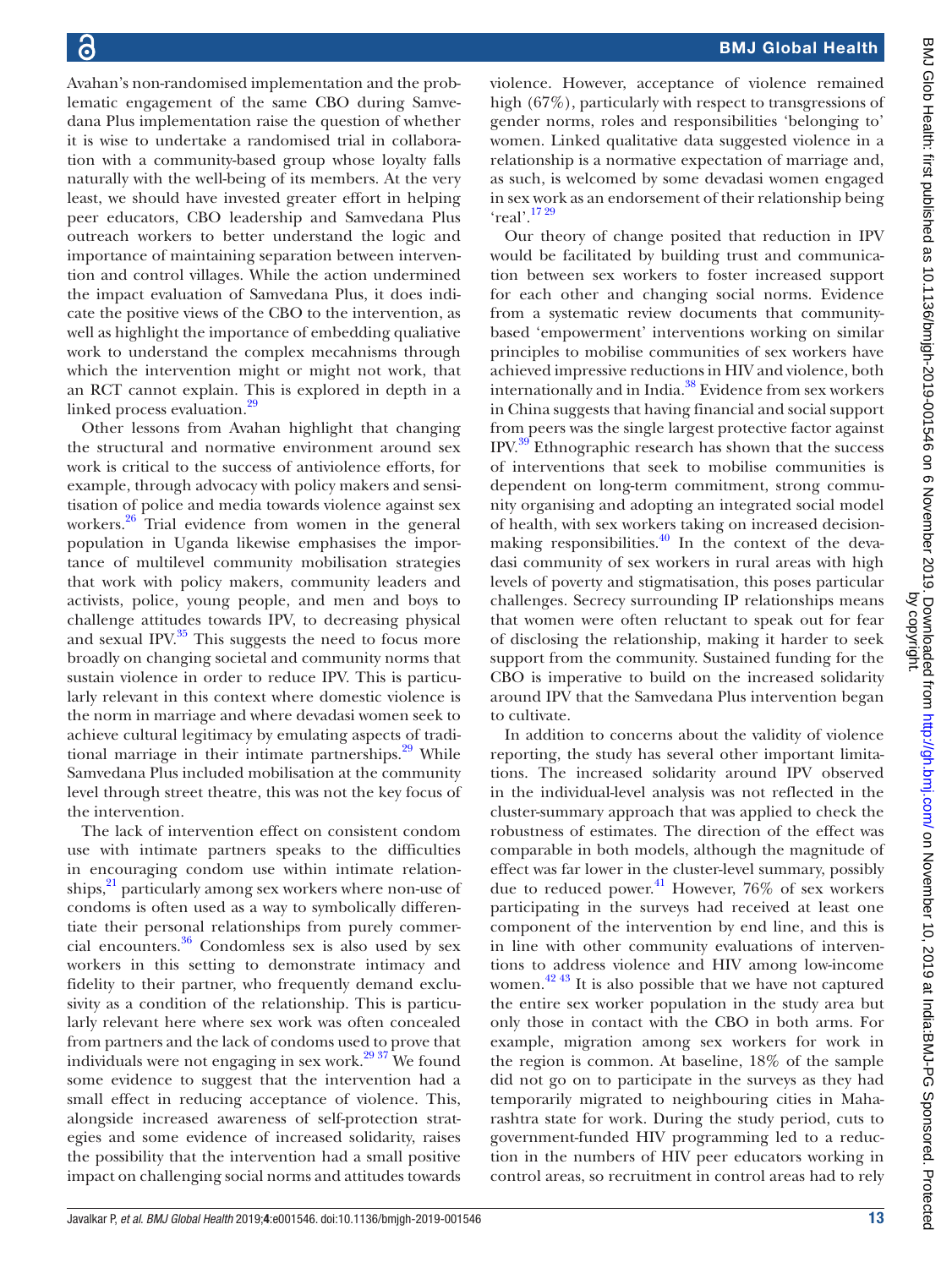more on people already known to the CBO and thus missing those not exposed to any intervention.

In summary, while the intervention did not result in a reduction in IPV or an increase in condom use, it did have a small effect in reducing acceptance of violence, increasing awareness of self-protection strategies and showing some evidence of solidarity around IPV among sex workers. However, any certainty with which we can interpret these secondary outcome effects is challenged by our uncertainty in the measurement of IPV. Participatory qualitative research is needed to develop more accurate and appropriate ways of measuring IPV among this population for future evaluations, including working with the CBO to develop a study design that they can support without influencing violence reporting or jeopardising their ability to provide essential services. The high acceptance of IPV that remained, alongside lessons learnt from Avahan and other IPV intervention studies, suggests that more effort should be expanded at structural and policy levels to challenge acceptance of gender-based violence within communities. This is necessary in order to create an enabling environment within which targeted interventions to address the heightened stigma and violence experienced by devadasi sex workers can be implemented. In the meantime, interventions to mobilise and further empower the devadasi community are paramount. The direction and content of these interventions have to be led by sex workers, facilitated by CBOs and sustained through long-term commitment and investment.

#### Author affiliations

<sup>1</sup> Karnataka Health Promotion Trust, Bengalaru, India

<sup>2</sup> Faculty of Public Health and Policy, London School of Hygiene and Tropical Medicine, London, UK

<sup>3</sup>Gender and Health Division, South African Medical Research Council, Pretoria, South Africa

#### Twitter Prakash Javalkar [@prakashpj13](https://twitter.com/prakashpj13)

Acknowledgements The views expressed here are those of the authors and do not necessarily reflect the official policy or position of the Department for International Development, the South African Medical Research Council or the University of Manitoba. We thank all members of Chaitanya AIDS Tadegatwa Mahila Sangha for their tireless work delivering the intervention and helping to reduce violence among sex workers. We also thank Mr Gautam B Sudhakar and Mr Raghavendra Kamati for supervising the data collection work, Mr Raj Kamur, Ms Anushia Anbalagan and the finance and administrative staff for providing other logistical support, and the efforts of field research investigators in data collection.

Contributors LH, SI CW were coinvestigators and supported conceptual development and study implementation and write-up. LP, PJ, RP and SI designed the statistical analysis, and PJ and LP led the data analysis. LP led the manuscript development. PB, TSB, MC CD, MG, RJ and SR supported the data analysis, interpretation and manuscript development. SI, RP and PJ managed oversight of data collection. PB, SR KDL and RT were responsible for assisting in tool development and study implementation. All authors reviewed and approved the final manuscript prior to submission. SI and LH are joint last authors.

Funding Project Samvedana Plus is funded by UKaid through the Department for International Development as part of STRIVE, an 8-year programme of research and action tackling the structural drivers of HIV [\(http://strive.lshtm.ac.uk/](http://strive.lshtm.ac.uk/)) led by the London School of Hygiene & Tropical Medicine and the What Works to Prevent Violence Against Women and Girls Global Programme ([https://www.whatworks.](https://www.whatworks.co.za/) [co.za/\)](https://www.whatworks.co.za/) led by the South African Medical Research Council. Samvedana Plus research is led by the Karnataka Health Promotion Trust with the involvement of the University of Manitoba.

#### Competing interests None declared.

Patient and public involvement statement Sex workers were involved in the design of the intervention through the community-based organisation (Chaitanya AIDS Tadegattuva Mahila Sangha (CATMS)) that is a collective of sex workers who work to empower sex workers. There was close collaboration between CATMS, Karnataka Health Promotion Trust and London School of Hygiene & Tropical Medicine throughout the course of the study in the development of the study design, the research instruments and the interpretation of results.

Patient consent for publication Not required.

Ethics approval Ethics approval was given by the St. Johns Medical College and Hospital Institutional Ethics Committee (reference number 110/2013) and the London School of Hygiene & Tropical Medicine (reference number 8658).

Provenance and peer review Not commissioned; externally peer reviewed.

Data availability statement Data are available upon reasonable request.

Open access This is an open access article distributed in accordance with the Creative Commons Attribution Non Commercial (CC BY-NC 4.0) license, which permits others to distribute, remix, adapt, build upon this work non-commercially, and license their derivative works on different terms, provided the original work is properly cited, appropriate credit is given, any changes made indicated, and the use is non-commercial. See: [http://creativecommons.org/licenses/by-nc/4.0/.](http://creativecommons.org/licenses/by-nc/4.0/)

#### ORCID iD

Lucy Platt <http://orcid.org/0000-0002-0943-0045>

#### **REFERENCES**

- <span id="page-13-0"></span>1 Devries KM, Mak JYT, García-Moreno C, *et al*. The global prevalence of intimate partner violence against women. *[Science](http://dx.doi.org/10.1126/science.1240937)* 2013;340:1527–8.
- <span id="page-13-1"></span>2 Reed E, Erausquin JT, Groves AK, *et al*. Client-perpetrated and husband-perpetrated violence among female sex workers in Andhra Pradesh, India: HIV/STI risk across personal and work contexts. *[Sex](http://dx.doi.org/10.1136/sextrans-2015-052162)  [Transm Infect](http://dx.doi.org/10.1136/sextrans-2015-052162)* 2016;92:424–9.
- <span id="page-13-2"></span>3 Ulibarri MD, Strathdee SA, Lozada R, *et al*. Intimate partner violence among female sex workers in two Mexico-U.S. border cities: partner characteristics and HIV Risk-behaviors as correlates of abuse. *[Psychol Trauma](http://dx.doi.org/10.1037/a0017500)* 2010;2:318–25.
- <span id="page-13-3"></span>4 Pack AP, L'engle K, Mwarogo P, *et al*. Intimate partner violence against female sex workers in Mombasa, Kenya. *[Cult Health Sex](http://dx.doi.org/10.1080/13691058.2013.857046)* 2013. doi:10.1080/13691058.2013.857046. [Epub ahead of print: 11 Dec 2013].
- <span id="page-13-4"></span>5 Platt L, Grenfell P, Bonell C, *et al*. Risk of sexually transmitted infections and violence among indoor-working female sex workers in London: the effect of migration from eastern Europe. *[Sex Transm](http://dx.doi.org/10.1136/sti.2011.049544)  [Infect](http://dx.doi.org/10.1136/sti.2011.049544)* 2011;87:377–84.
- 6 Argento E, Muldoon KA, Duff P, *et al*. High prevalence and partner correlates of physical and sexual violence by intimate partners among street and off-street sex workers. *[PLoS One](http://dx.doi.org/10.1371/journal.pone.0102129)* 2014;9:e102129.
- 7 El-Bassel N, Witte SS, Wada T, *et al*. Correlates of partner violence among female street-based sex workers: substance abuse, history of childhood abuse, and HIV risks. *[AIDS Patient Care STDS](http://dx.doi.org/10.1089/108729101460092)* 2001;15:41–51.
- <span id="page-13-5"></span>8 Panchanadeswaran S, Johnson SC, Sivaram S, *et al*. Intimate partner violence is as important as client violence in increasing street-based female sex workers' vulnerability to HIV in India. *[Int J](http://dx.doi.org/10.1016/j.drugpo.2007.11.013)  [Drug Policy](http://dx.doi.org/10.1016/j.drugpo.2007.11.013)* 2008;19:106–12.
- 9 Beksinska A, Prakash R, Isac S, *et al*. Violence experience by perpetrator and associations with HIV/STI risk and infection: a crosssectional study among female sex workers in Karnataka, South India. *[BMJ Open](http://dx.doi.org/10.1136/bmjopen-2017-021389)*. In Press 2018;8:e021389.
- <span id="page-13-6"></span>10 Deering KN, Amin A, Shoveller J, *et al*. A systematic review of the correlates of violence against sex workers. *[Am J Public Health](http://dx.doi.org/10.2105/AJPH.2014.301909)* 2014;104:e42–54.
- <span id="page-13-7"></span>11 Campbell JC. Health consequences of intimate partner violence. *[The](http://dx.doi.org/10.1016/S0140-6736(02)08336-8) [Lancet](http://dx.doi.org/10.1016/S0140-6736(02)08336-8)* 2002;359:1331–6.
- 12 Edwards VJ, Black MC, Dhingra S, *et al*. Physical and sexual intimate partner violence and reported serious psychological distress in the 2007 BRFSS. *[Int J Public Health](http://dx.doi.org/10.1007/s00038-009-0005-2)* 2009;54 Suppl 1:37–42.
- 13 Li Y, Marshall CM, Rees HC, *et al*. Intimate partner violence and HIV infection among women: a systematic review and meta-analysis. *[J](http://dx.doi.org/10.7448/IAS.17.1.18845)  [Int AIDS Soc](http://dx.doi.org/10.7448/IAS.17.1.18845)* 2014;17:18845.
- <span id="page-13-8"></span>14 Blanchard JF, O'Neil J, Ramesh BM, *et al*. Understanding the social and cultural contexts of female sex workers in Karnataka,

Я